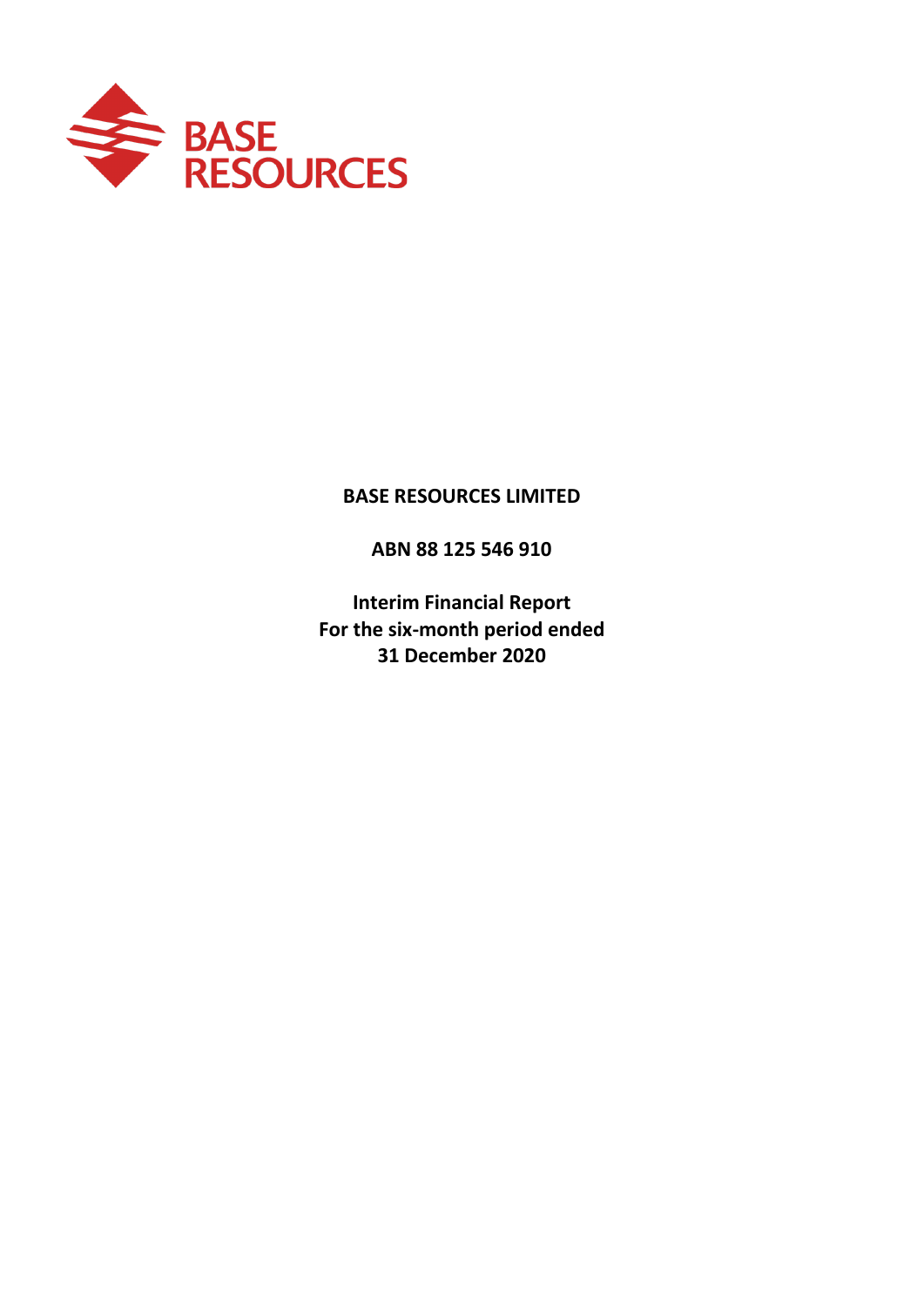### **TABLE OF CONTENTS**

| Results for Announcement to Market                                                | З  |
|-----------------------------------------------------------------------------------|----|
| Directors' Report                                                                 | 4  |
| Lead Auditor's Independence Declaration                                           | 11 |
| Consolidated Condensed Statement of Profit or Loss and Other Comprehensive Income | 12 |
| <b>Consolidated Condensed Statement of Financial Position</b>                     | 13 |
| Consolidated Condensed Statement of Changes in Equity                             | 14 |
| <b>Consolidated Condensed Statement of Cash Flows</b>                             | 15 |
| Notes to the Financial Statements                                                 | 16 |
| Directors' Declaration                                                            | 24 |
| Independent Auditor's Review Report                                               | 25 |
| <b>Corporate Directory</b>                                                        | 27 |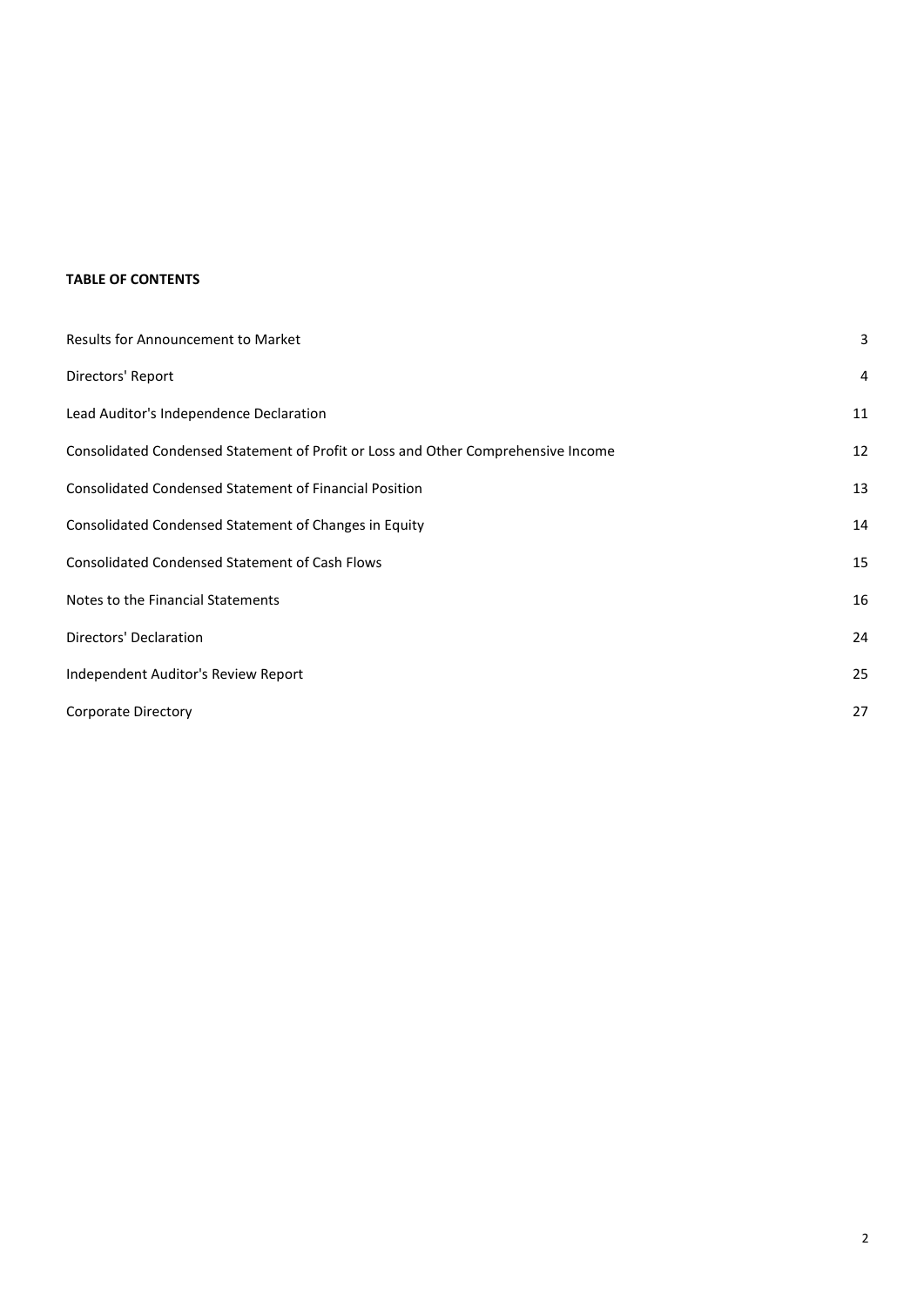# **RESULTS FOR ANNOUNCEMENT TO THE MARKET**

Provided below are the Results for Announcement to the Market in accordance with ASX Listing Rule 4.2A.3 and Appendix 4D for Base Resources Limited (**Base Resources** or the **Company**) and its controlled entities (together with Base Resources, the **Group**) for the half-year ended 31 December 2020 (the **reporting period** or **half-year**) compared with the half-year ended 31 December 2019 (the **comparative period**).

| <b>Consolidated results</b>                                                          | Movement (US\$000s)        | <b>US\$000s</b> |
|--------------------------------------------------------------------------------------|----------------------------|-----------------|
| Sales revenue from ordinary activities                                               | down \$10,700 (by 13%) to  | \$72.763        |
| Loss from ordinary activities after tax attributable to members of Base<br>Resources | down \$15,481 (by 170%) to | \$6,338         |
| Net loss after tax attributable to members of Base Resources                         | down \$15,481 (by 170%) to | \$6,338         |

| <b>Asset backing</b>          | Unit            | 31 December 2020 | 31 December 2019 |
|-------------------------------|-----------------|------------------|------------------|
| Shares on issue               | number          | 1,178,011,850    | 1,171,609,774    |
| Net tangible assets           | US\$000s        | \$181,576        | \$199,638        |
| Net tangible assets per share | US\$/share      | \$0.15           | \$0.17           |
| Net assets                    | <b>US\$000s</b> | \$332,286        | \$330,968        |
| Net assets per share          | US\$/share      | \$0.28           | \$0.28           |

In accordance with Chapter 19 of the ASX Listing Rules, net tangible assets per share represent total assets less intangible assets less liabilities ranking ahead of, or equally with, ordinary share capital, divided by the number of ordinary shares on issue at the end of the half-year. Capitalised exploration and evaluation assets have been treated as intangible assets and have therefore been excluded from the calculation of net tangible assets.

#### **Dividends**

In October 2020, Base Resources paid a maiden dividend of AUD 3.5 cents per share, unfranked. After the reporting period, the Base Resources Board determined to pay a half-year dividend of AUD 3 cents per share, unfranked, with a record date of 15 March 2021 and payment date of 31 March 2021. The financial impact of the half-year dividend, estimated to be approximately US\$27.5 million (based on the prevailing AUD:USD exchange rate), has not been recognised in the Consolidated Interim Financial Statements for the reporting period.

#### **Details of entities over which control was gained or lost during the period**

None.

#### **Independent auditor's review report**

The Consolidated Financial Statements upon which the above information is based have been reviewed and the Independent Auditor's Review Report to the members of Base Resources is included in the accompanying Interim Financial Report.

#### **Commentary**

Commentary on the results for the reporting period is contained within the accompanying Interim Financial Report. It is recommended that the Interim Financial Report is read in conjunction with Base Resources' Annual Financial Report for the year ended 30 June 2020 and any public announcements made by Base Resources during and after the half-year year ended 31 December 2020 in accordance with Base Resources' continuous disclosure obligations under the *Corporations Act 2001* (Cth) and ASX Listing Rules.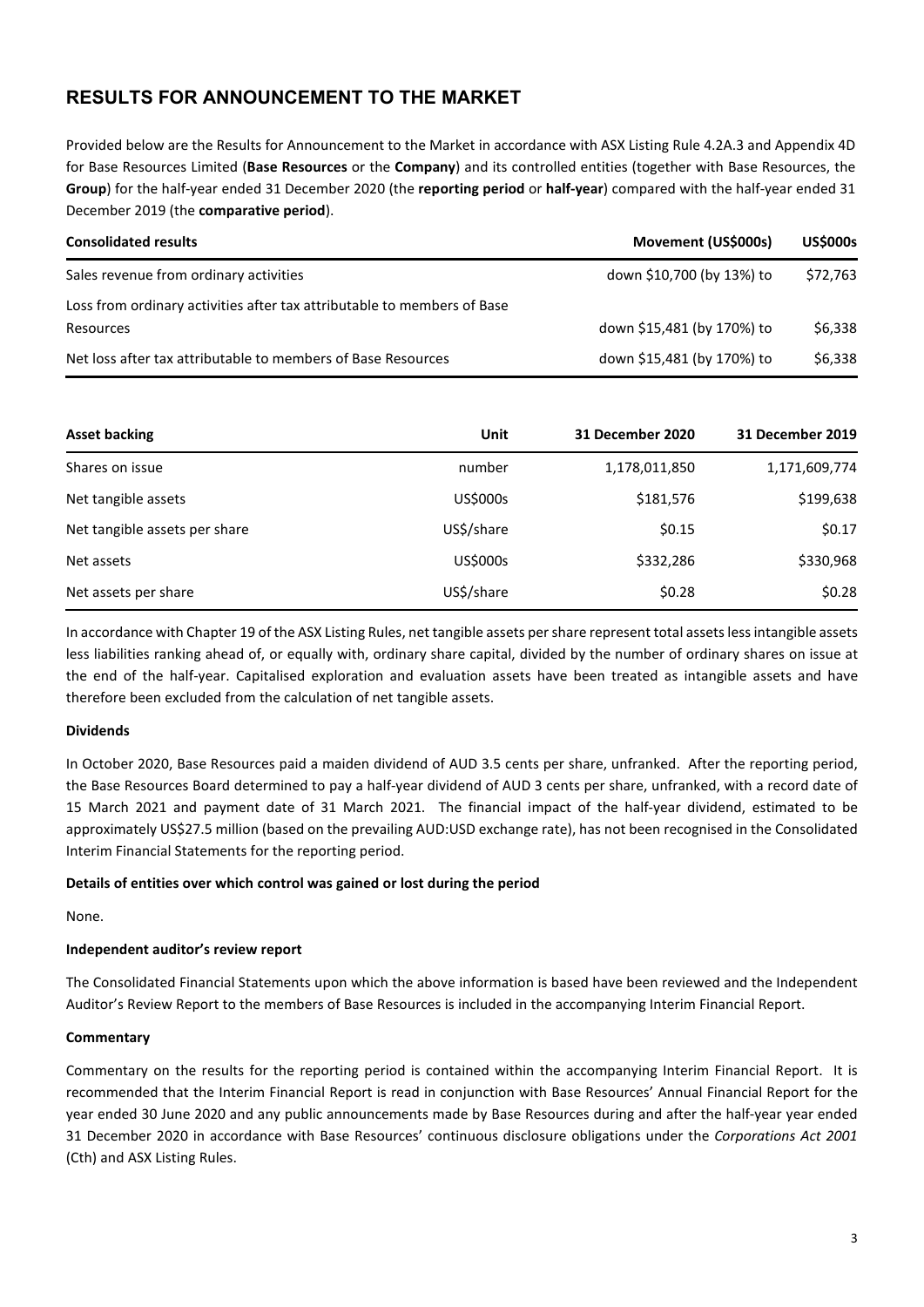Your directors present the Interim Financial Report of the Group, being Base Resources Limited and its controlled entities, for the half-year ended 31 December 2020 (the reporting period or half-year) compared with the six-month period ended 31 December 2019 (the comparative period).

#### **Directors**

The names of the directors in office at any time during or since the end of the half-year are:

*Mr Keith Spence Mr Tim Carstens Mr Colin Bwye Mr Samuel Willis (retired 20 November 2020) Mr Malcolm Macpherson Mr Michael Stirzaker Ms Diane Radley Ms Janine Herzig (appointed 12 October 2020)*

Other than as noted above, the directors have been in office since the start of the financial year to the date of this report.

#### **Company Secretary**

Mr Chadwick Poletti held the position of company secretary during the half-year.

#### **Principal Activities and Significant Changes in Nature of Activities**

The principal activity of Base Resources is the operation of the Kwale Mineral Sands Operations (**Kwale Operations**) in Kenya and progressing the Toliara Project in Madagascar toward development.

#### **Operating Results**

The loss for the Group for the half-year after providing for income tax amounted to US\$6,338,000 (2019: US\$9,143,000 profit).

#### **Dividends Paid or Recommended**

In October 2020, Base Resources paid a maiden dividend of AUD 3.5 cents per share, unfranked. This dividend was not paid from Conduit Foreign Income. After the reporting period, the Board determined to pay a half-year dividend of AUD 3 cents per share, unfranked, with a record date of 15 March 2021 and payment date of 31 March 2021 and which will be paid wholly from Conduit Foreign Income. The financial impact of the half-year dividend, estimated to be approximately US\$27.5 million (based on the prevailing AUD:USD exchange rate), has not been recognised in the Consolidated Interim Financial Statements for the reporting period.

#### **Review of Operations**

Base Resources operates the 100% owned Kwale Operations in Kenya, which commenced production in late 2013. Kwale Operations is located 50 kilometres south of Mombasa, the principal port facility for East Africa. Mining operations continued according to plan on the South Dune orebody with approximately 8.5 million tonnes mined, lower than the comparative period due to lower face heights requiring more frequent relocation of mining units and a planned eight-day stoppage in July to move the mining collection hopper further south.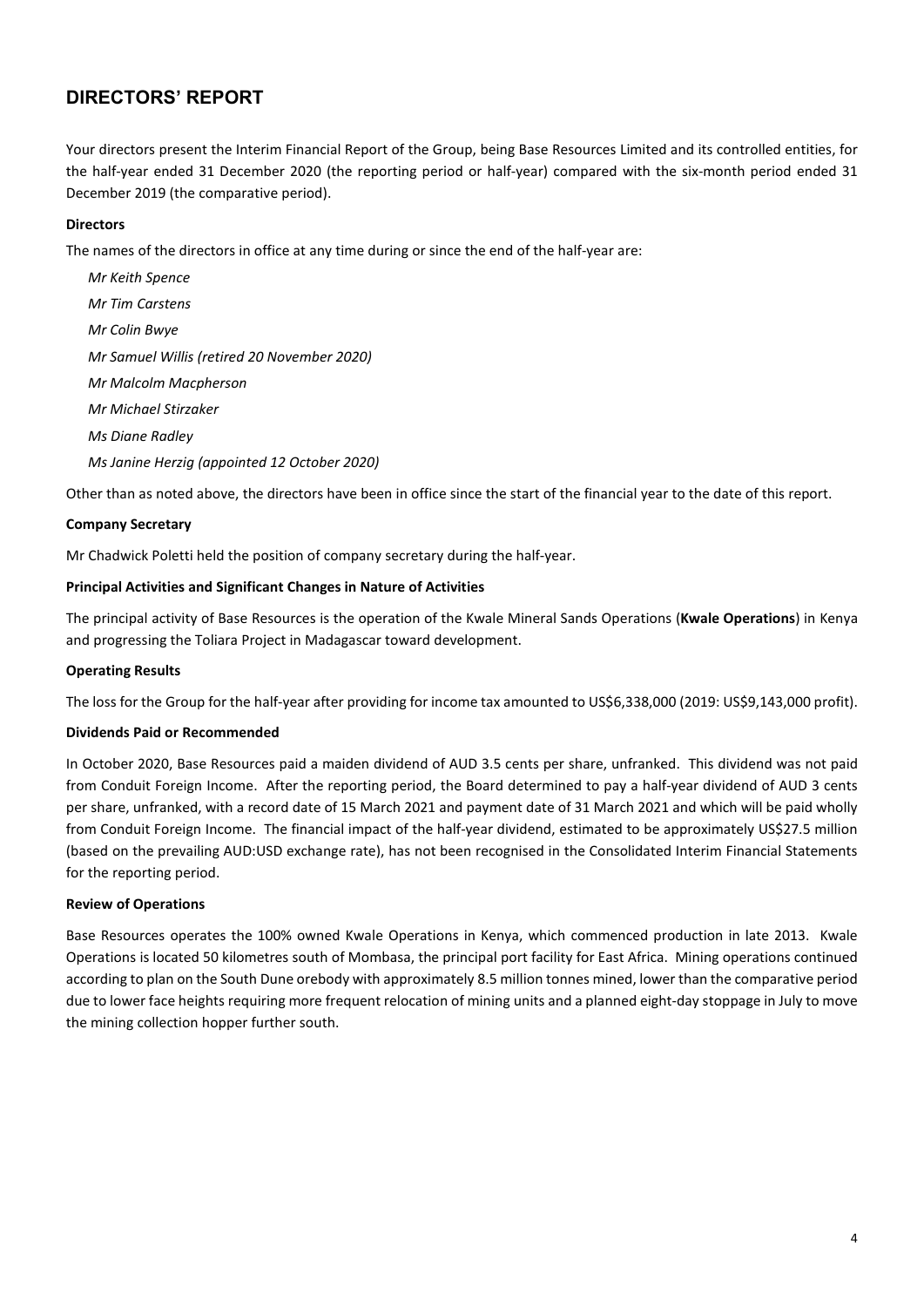| Mining and Wet Concentrator Plant (WCP) Performance | Six months to   | Six months to |
|-----------------------------------------------------|-----------------|---------------|
|                                                     | <b>Dec 2020</b> | Dec 2019      |
| Ore mined (tonnes)                                  | 8,538,666       | 9,489,385     |
| Heavy mineral (HM) %                                | 3.10%*          | 3.41%         |
| Valuable heavy mineral (VHM) %                      | 2.59%           | 2.60%         |
| Heavy mineral concentrate produced (tonnes)         | 246,039         | 304,100       |

\*ore grade estimated pending a measurement review process.

Due to the reduced ore mined and lower ore grade, production of heavy mineral concentrate (**HMC**) decreased by 19% to 246,039 tonnes. HMC stocks closed the reporting period at 13,596 tonnes (16,450 tonnes as at 30 June 2020).

| <b>Mineral Separation Plant (MSP) Performance</b> | Six months to<br>Dec 2020 | Six months to<br>Dec 2019 |
|---------------------------------------------------|---------------------------|---------------------------|
| MSP feed (tonnes of heavy mineral concentrate)    | 248,892                   | 276,816                   |
| MSP feed rate (tph)                               | 63                        | 77                        |
| MSP recovery %                                    |                           |                           |
| Ilmenite                                          | 101%                      | 102%                      |
| Rutile                                            | 102%                      | 102%                      |
| Zircon                                            | 85%                       | 85%                       |
| Production (tonnes)                               |                           |                           |
| Ilmenite                                          | 144,363                   | 165,214                   |
| Rutile                                            | 33,684                    | 36,201                    |
| Zircon                                            | 12,677                    | 14,904                    |
| Zircon low grade                                  | 942                       | 1,012                     |

As a consequence of MSP operations being constrained by available HMC, plant utilisation and feed rates were lower in the reporting period. As a result, production of all products was lower than the comparative period.

There were no workplace lost time injuries (**LTI**) during the reporting period and, as a result, the lost time injury frequency rate remained at zero. Base Resources' employees and contractors have now worked more than 22.9 million man-hours LTI free as at 31 December 2020, with the last LTI recorded in early 2014. No medical treatment injuries were recorded during the reporting period. With one medical treatment injury recorded in the past 12 months, Base Resources' total recordable injury frequency rate is 0.25 per million hours worked.

| <b>Marketing and sales</b> | Six months to   | Six months to |  |
|----------------------------|-----------------|---------------|--|
|                            | <b>Dec 2020</b> | Dec 2019      |  |
| Sales (tonnes)             |                 |               |  |
| Ilmenite                   | 129,300         | 166,653       |  |
| Rutile                     | 23,668          | 27,096        |  |
| Zircon                     | 13,735          | 13,803        |  |
| Zircon low grade           | 505             | 1,455         |  |

Across each of its three main products, Base Resources maintains a balance of multi-year offtake agreements with long term customers providing for the sale of a fixed or minimum annual quantity of product over the relevant agreement's term. A small proportion of Base Resources' product sales also occur pursuant to quarterly, multi-sale offtake agreements and ongoing single sale agreements. These agreements, in place with some of the world's largest consumers of titanium dioxide feedstocks and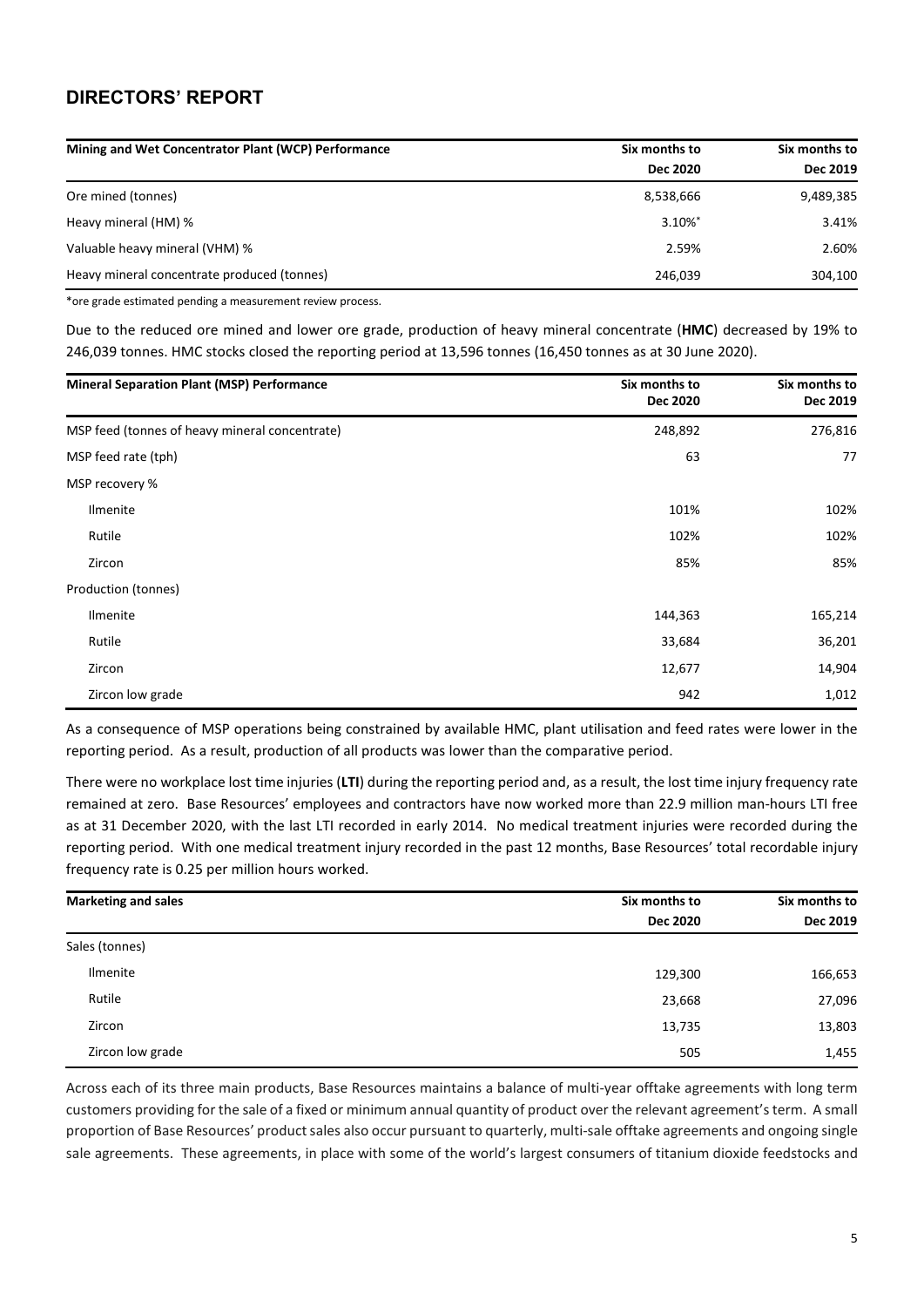zircon products, provide certainty for the Kwale Operations by securing minimum offtake quantities. Sales prices in these agreements are derived from prevailing market prices, based on agreed price indices or periodic price negotiations.

Ilmenite, and the majority of rutile, is sold in bulk, with typical shipment sizes of 50-54kt for ilmenite and 10-12kt for rutile, which frequently results in sales volumes of these products being out of step with production volumes, which was the case in the reporting period. Zircon is sold in smaller parcels and, in the absence of any market constraints, sales generally align with production volume. Bulk shipments of both ilmenite and rutile took place in early 2021.

#### **Market Developments and Outlook**

#### *Titanium Dioxide*

Ilmenite and rutile are primarily used as feedstock for the production of titanium dioxide (**TiO2**) pigment, with a small percentage also used in the production of titanium metal and fluxes for welding rods and wire. TiO2 is the most widely used white pigment because of its non-toxicity, brightness and very high refractive index. It is an essential component of consumer products such as paint, plastics and paper. Pigment demand is therefore the major driver of ilmenite and rutile pricing.

Major western pigment producers typically use high grade TiO<sub>2</sub> feedstocks (which includes rutile) while Chinese pigment producers typically rely on sulphate ilmenite as their main feedstock.

Inventories of  $TiO<sub>2</sub>$  pigment between western pigment producers and their customers built up through the latter part of the 2020 financial year as demand for pigment was significantly impacted by the economic effects of COVID-19-related shutdowns in many regions. This resulted in western pigment producers winding back their production rates through the early part of the reporting period – reducing demand for high-grade TiO<sub>2</sub> feedstock and leading to a build-up in feedstocks inventories.

Pigment demand rebounded strongly across all end use sectors in most regions throughout the reporting period as economies emerged from lockdowns. Western pigment plants began ramping up their output through the later part of the reporting period to keep pace with the growing pigment demand which, in turn, resulted in the absorption of high grade TiO<sub>2</sub> feedstock inventories and an improvement in demand for feedstock.

The reduced demand for rutile through the early part of the reporting period resulted in modest price reductions, however, as inventories were run down and demand for rutile lifted, prices stabilised. Demand for rutile continued to improve through the early part of calendar year 2021 and prices are again on an upward trend.

With only a brief COVID-19-related production interruption in early 2020, Chinese pigment producers operated at maximum capacity throughout 2020. The rebound of the Chinese economy resulted in domestic pigment demand returning to normal levels by mid-2020. This, combined with a focus on increased exports, allowed Chinese pigment inventory levels to return to normal early in the reporting period. The ongoing strength of the Chinese economy together with a recovery in other major markets resulted in very strong demand for sulphate ilmenite throughout the reporting period. Combined with ongoing ilmenite production constraints in India and Vietnam and reduced ilmenite output from other major producers, the ilmenite market tightened through the reporting period and prices increased significantly.

Tightening of the ilmenite market is continuing in the early part of calendar year 2021 and further prices gains have been secured for upcoming bulk ilmenite shipments.

#### *Zircon*

Zircon has a range of end-uses, the predominant of which is in the production of ceramic tiles, accounting for more than 50% of global zircon consumption. Milled zircon enables ceramic tile manufacturers to achieve brilliant opacity, whiteness and brightness in their products. Zircon's unique properties include heat and wear resistance, stability, opacity, hardness and strength, making it sought after for other applications such as refractories, foundries and specialty chemicals.

Demand growth for zircon is closely linked to growth in global construction and increasing urbanisation in the developing world.

Prior to the COVID-19 pandemic, in early 2020, the zircon market was already subdued. Sentiment in China, which represents over 50% of global zircon demand, was poor owing to trade disputes with the US and a sluggish ceramics sector. The pandemic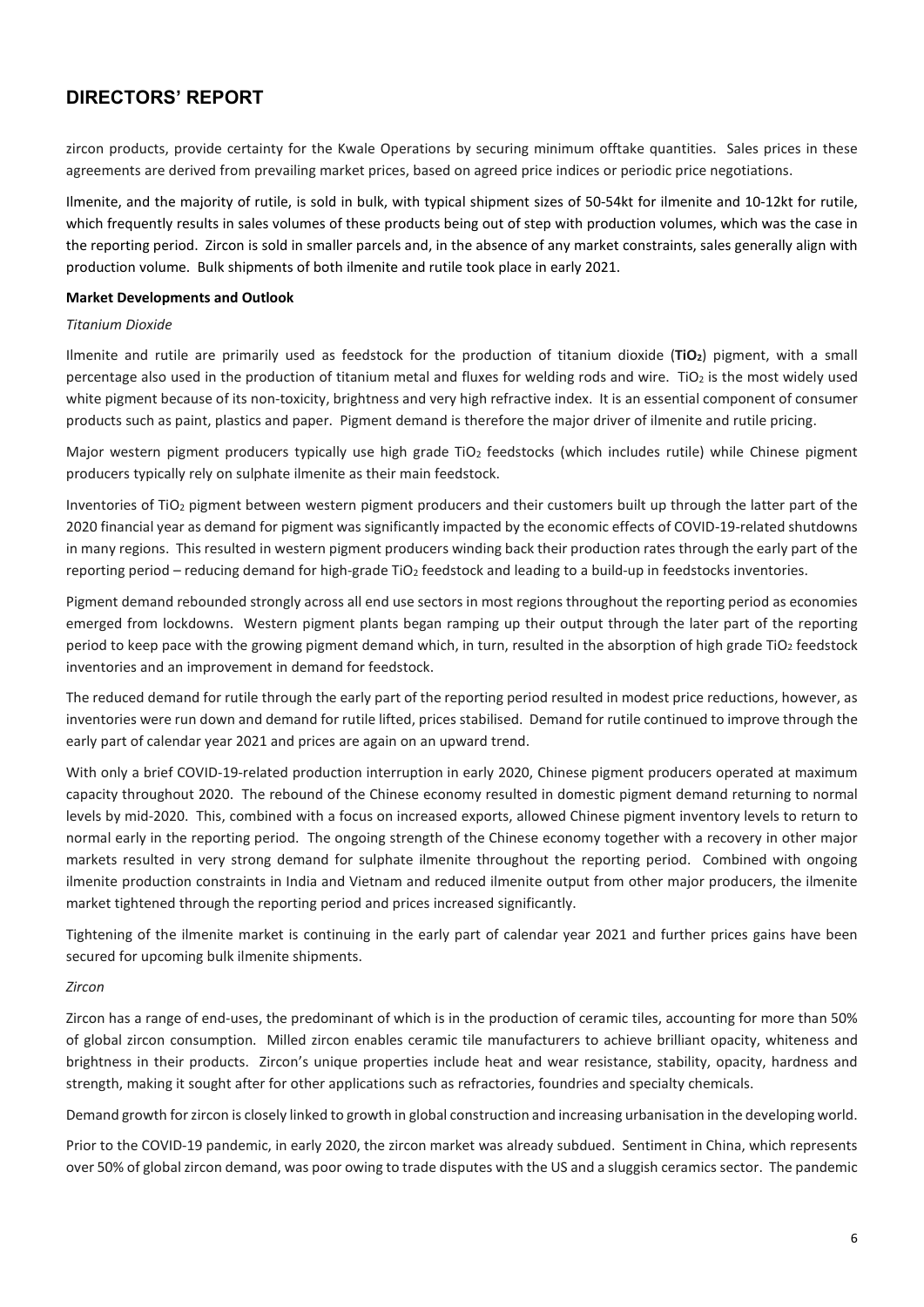resulted in a further impact to demand and zircon prices came under increased pressure. As China emerged from lockdown demand for zircon began a gradual recovery. However, economies in many other major zircon markets were then subject to lockdowns – further impacting overall global demand.

As all major markets emerged from lockdown, demand for zircon began to improve. By the middle of the reporting period, European ceramics plants and millers were operating at capacity levels and inventories of zircon in the supply chain were being rapidly absorbed. The Chinese zircon market continued to improve through the reporting period, but at a slower pace than the other major zircon markets. On the back of the improving demand and management of supply of zircon by major producers, prices stabilised through the latter part of the reporting period and into the early part of calendar year 2021.

#### **Kwale Operations Extensional Opportunities**

Mining tenure arrangements continued to progress with the Kenyan Ministry of Petroleum and Mining as a precursor to an anticipated updated Ore Reserves estimate to incorporate additional Mineral Resources defined within the Kwale Prospecting Licence, but outside the current footprint of the Kwale Special Mining Lease No. 23 (**SML23**). [1](#page-6-0)

The pre-feasibility study for mining the North Dune Mineral Resources continues on schedule for completion in the second half of the [2](#page-6-1)021 financial year.<sup>2</sup>

After reaching agreement with local land owners, auger drilling of a section of the northern Vanga Prospecting Licence commenced and will continue during the 2021 financial year. Completion of the remaining drilling program in the North-East Sector remains on hold pending community access being secured.

Prospecting licence applications lodged in the 2020 financial year for an area in the Kuranze region of Kwale county, approximately 70 km west of Kwale Operations, as well as an area south of Lamu, are progressing through the granting process. A government moratorium placed on the issuance of prospecting licences in November 2019 has affected the progress of all licence applications, albeit assessment of applications has recently recommenced which is seen as a precursor to the lifting of the moratorium.

#### **Toliara Project**

In November 2019, the Government of Madagascar required Base Resources to suspend on-the-ground activity on the Toliara Project while discussions on fiscal terms applying to the project were progressed<sup>[3](#page-6-2)</sup>. Activity remains suspended as Base Resources continues to engage the Government in relation to the country's Large Mining Investment Law (**LGIM**) regime, fiscal terms applicable to the Toliara Project and the lifting of the on-the-ground suspension, with encouraging progress made during the reporting period.

As previously announced, due to the suspension of on-the-ground activities, international travel restrictions and broader COVID-19 measures and impacts, both in Madagascar and globally, the final investment decision (**FID**) to proceed with the development of the Toliara Project has been delayed. Once fiscal terms are agreed and the suspension is lifted, there will be approximately 11 months' work to complete prior to FID. This work includes finalising financing, completing the land acquisition process and concluding major construction contracts. The resumption of international travel will also be required to complete a significant portion of this work.

<span id="page-6-0"></span><sup>1</sup> For further information about the Kwale South Mineral Resources and Ore Reserves, refer to Base Resources' market announcement on 27 July 2020 "Updated Kwale South Dune Mineral Resources and Ore Reserves estimate", which is available at https://baseresources.com.au/investors/announcements/.<br><sup>2</sup> For further information about the Kwale North Mineral Resources, refer to Base Resou

<span id="page-6-1"></span>maiden Bumamani Mineral Resources estimates", which is available at https://baseresources.com.au/investors/announcements/.

<span id="page-6-2"></span><sup>&</sup>lt;sup>3</sup> Refer to Base Resources' market announcement "Toliara Project – Government of Madagascar statement" released on 7 November 2019 for further information, which is available at https://baseresources.com.au/investors/announcements/.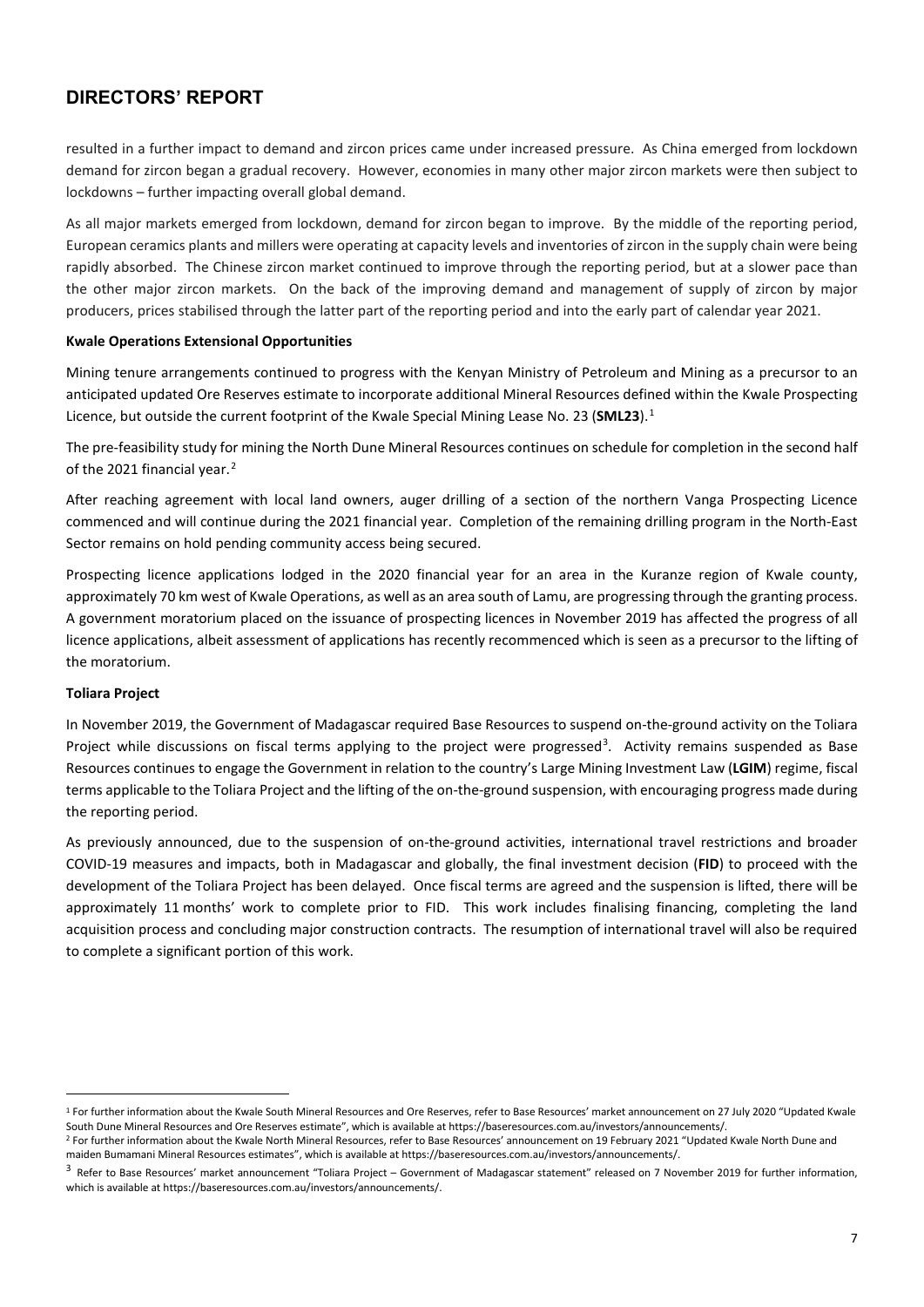#### **Review of Financial Performance**

Base Resources achieved a loss after tax of US\$6.3 million for the six-month reporting period, a decrease compared with a profit of US\$9.1 million in the comparative period, primarily due to lower sales revenues.

|                                                           |                                                      |                                              | Six months to 31 December 2020 |                                 |                                               | Six months to 31 December 2019               |                          |                                 |
|-----------------------------------------------------------|------------------------------------------------------|----------------------------------------------|--------------------------------|---------------------------------|-----------------------------------------------|----------------------------------------------|--------------------------|---------------------------------|
|                                                           | <b>Kwale</b><br><b>Operations</b><br><b>US\$000s</b> | <b>Toliara</b><br>Project<br><b>US\$000s</b> | Other<br><b>US\$000s</b>       | <b>Total</b><br><b>US\$000s</b> | Kwale<br><b>Operations</b><br><b>US\$000s</b> | <b>Toliara</b><br>Project<br><b>US\$000s</b> | Other<br><b>US\$000s</b> | <b>Total</b><br><b>US\$000s</b> |
| <b>Sales Revenue</b>                                      | 72,763                                               |                                              |                                | 72,763                          | 83,463                                        |                                              |                          | 83,463                          |
| Cost of goods sold excluding depreciation & amortisation: |                                                      |                                              |                                |                                 |                                               |                                              |                          |                                 |
| Operating costs                                           | (33, 376)                                            |                                              | L.                             | (33, 376)                       | (33, 647)                                     |                                              |                          | (33, 647)                       |
| Inventory movement                                        | 9,455                                                |                                              | $\blacksquare$                 | 9,455                           | 7,417                                         |                                              | $\overline{a}$           | 7,417                           |
| Royalties expense                                         | (5,069)                                              |                                              | $\overline{a}$                 | (5,069)                         | (5,861)                                       |                                              | $\overline{\phantom{a}}$ | (5,861)                         |
| Total cost of goods sold (i)                              | (28,990)                                             |                                              |                                | (28,990)                        | (32,091)                                      |                                              |                          | (32,091)                        |
| Corporate & external affairs                              | (1,854)                                              | (38)                                         | (3,698)                        | (5,590)                         | (2, 533)                                      | (45)                                         | (2,706)                  | (5, 284)                        |
| Community development                                     | (2,071)                                              |                                              | $\overline{a}$                 | (2,071)                         | (1,798)                                       |                                              | $\overline{a}$           | (1,798)                         |
| Selling & distribution costs                              | (881)                                                |                                              | $\overline{a}$                 | (881)                           | (1, 147)                                      |                                              | $\overline{a}$           | (1, 147)                        |
| COVID-19 response costs                                   | (975)                                                |                                              |                                | (975)                           |                                               |                                              |                          |                                 |
| Other income / (expenses)                                 | (28)                                                 | $\overline{a}$                               | (310)                          | (338)                           | 630                                           | 1                                            | (310)                    | 321                             |
| <b>EBITDA<sup>(i)</sup></b>                               | 37,964                                               | (38)                                         | (4,008)                        | 33,918                          | 46,524                                        | (44)                                         | (3,016)                  | 43,464                          |
| Depreciation & amortisation                               | (29, 224)                                            | (101)                                        | (161)                          | (29, 486)                       | (27, 919)                                     | (51)                                         | (129)                    | (28,099)                        |
| EBIT <sup>(i)</sup>                                       | 8,740                                                | (139)                                        | (4, 169)                       | 4,432                           | 18,605                                        | (95)                                         | (3, 145)                 | 15,365                          |
| Net financing expenses                                    | (3, 320)                                             | $\overline{a}$                               | (105)                          | (3, 425)                        | (2,047)                                       | $\overline{\phantom{a}}$                     | (358)                    | (2,405)                         |
| Income tax expense                                        | (2,845)                                              | $\overline{\phantom{a}}$                     | (4,500)                        | (7, 345)                        | (3, 817)                                      |                                              |                          | (3,817)                         |
| NPAT <sup>(i)</sup>                                       | 2,575                                                | (139)                                        | (8,774)                        | (6, 338)                        | 12,741                                        | (95)                                         | (3,503)                  | 9,143                           |

 $^{(i)}$  Base Resources' financial results are reported under International Financial Reporting Standards (IFRS). These Financial Statements include certain non-IFRS measures including EBITDA, EBIT and NPAT. These measures are presented to enable understanding of the underlying performance of the Group and have not been audited/reviewed.

Sales revenue decreased to US\$72.8 million for the reporting period (comparative period: US\$83.5 million) due to lower sales volumes, however, the average price of product sold increased to US\$435 per tonne (comparative period: US\$399 per tonne), with higher ilmenite prices only partially offset by lower prices for rutile and zircon.

Total operating costs of US\$33.4 million for the reporting period were 1% lower than the comparative period, however due to a 12% reduction in production of finished goods, the operating costs per tonne produced was 12% higher at US\$174 per tonne (comparative period: US\$155 per tonne).

Unit cost of goods sold is influenced by both the underlying operating costs and product sales mix. Operating costs are allocated to each product based on revenue contribution, which sees the higher value rutile and zircon products attracting a higher cost per tonne than the lower value ilmenite. Therefore, the greater the sales volume of rutile and zircon relative to ilmenite in a period, the higher both unit revenue per tonne and unit cost of goods sold will be.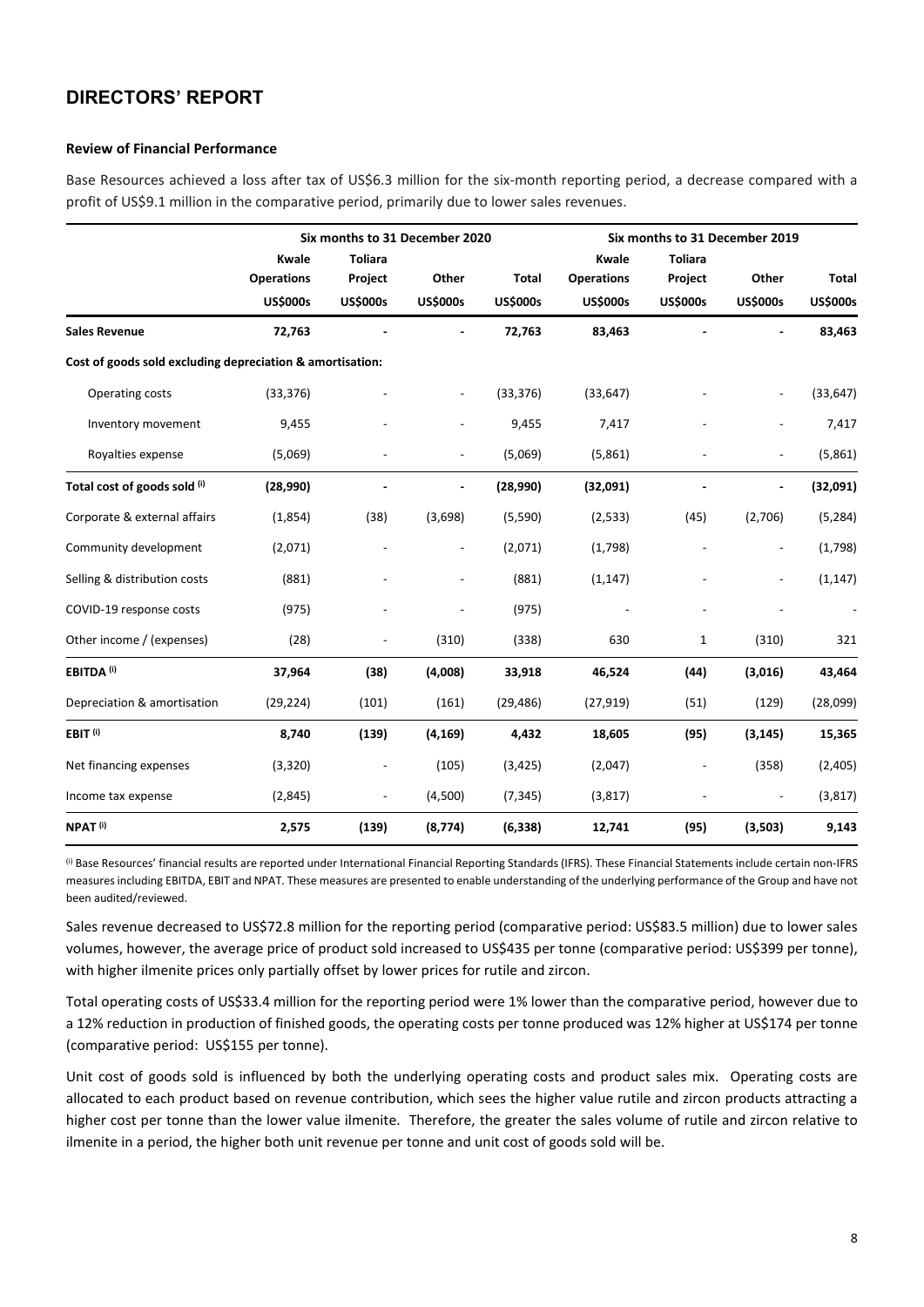Ilmenite, and the majority of rutile, is sold in bulk, with typical shipment sizes of 50-54kt for ilmenite and 10-12kt for rutile, which means any given half-year will usually contain either two or three bulk rutile and ilmenite sales. Zircon is sold in smaller parcels and, in the absence of any market constraints, sales generally align with production volume. Product sales mix will therefore vary depending on the number of bulk shipments of ilmenite and rutile in each period.

Cost of goods sold (operating costs, adjusted for stockpile movements, and royalties), was US\$199 per tonne of product sold, 18% higher than the comparative period (US\$169 per tonne) due to the higher unit operating costs.

With a margin of US\$236 per tonne sold for the reporting period (comparative period: US\$230 per tonne) and an achieved revenue to cost of sales ratio of 2.2 in the reporting period (comparative period: 2.4), Base Resources remains well positioned amongst mineral sands producers.

The reduced sales volume together with COVID-19 response costs have delivered a reduced Kwale Operations EBITDA for the reporting period of US\$38.0 million (comparative period: US\$46.5 million) and a Group EBITDA of US\$33.9 million (comparative period: US\$43.5 million).

The majority of Kwale Operations assets are depreciated on a straight-line basis over the remaining mine life. Depreciation and amortisation increased 5% in the reporting period to US\$29.5 million (comparative period: US\$28.1 million) due to capital expenditure incurred at Kwale Operations being depreciated over the short remaining life of existing Ore Reserves. Mining tenure arrangements to expand SML23 are progressing with the Kenyan Ministry of Petroleum and Mining. Should, as is expected, the expansion be granted, the South Dune Ore Reserves will extend mine life, thereby spreading future depreciation and amortisation charges over a longer period.

A net profit after tax of US\$2.6 million was recorded by Kwale Operations in the reporting period (comparative period: US\$12.7 million). During the reporting period, the Group's Kenyan subsidiary, Base Titanium Limited (**Base Titanium**), distributed US\$30.0 million of surplus cash, via dividend, to the Group's ultimate parent entity, Base Resources Limited. The dividend distribution by Base Titanium incurred 15% Kenyan dividend withholding tax of US\$4.5 million, which has been recorded as an income tax expense, thus contributing to a loss after tax of US\$6.3 million for the Group (comparative period: profit of US\$9.1 million). Previously, surplus cash distributions from Base Titanium occurred by way of redemption of preference shares, however these were exhausted during the reporting period. Basic loss per share for the reporting period was USD 0.54 cents per share (comparative period: earnings of USD 0.78 cents per share).

Cash flow from operations was US\$31.1 million for the reporting period (comparative period: US\$35.5 million), lower than Group EBITDA due to the payment of US\$4.6 million in corporate income tax to the Kenya Revenue Authority during the reporting period. Additionally, a US\$12.7 million reduction in trade receivables during the reporting period was largely offset by US\$9.5 million of costs incurred in producing increased stocks of finished goods (mainly rutile due to bulk shipment timing) and HMC. Operating cashflows were used to fund capital expenditure at Kwale Operations, Toliara Project progression, as well as debt reduction and servicing.

Total capital expenditure for the Group was US\$13.0 million in the reporting period (comparative period: US\$20.0 million) comprised of US\$5.1 million at Kwale Operations (comparative period: US\$5.1 million), primarily for a co-disposal mixing plant to be used for land rehabilitation, US\$7.5 million on the progression of the Toliara Project (comparative period: US\$14.6 million) and US\$0.4 million on Kenyan exploration activities (comparative period: US\$0.3 million).

In September 2020, the Group made a payment of US\$50.0 million to reduce the outstanding Revolving Credit Facility (**RCF**) to US\$25.0 million. With a net cash position of US\$74.6 million at 31 December 2020, consisting of cash reserves of US\$99.6 million and the drawn RCF balance of US\$25.0 million, the Group is in a robust financial position.

Consistent with Base Resources' strategy, the Group seeks to provide returns to shareholders through both long-term growth in the Base Resources share price and appropriate cash distributions. Cash not required to meet the Group's near-term growth and development requirements, or to maintain requisite balance sheet strength in light of prevailing circumstances could be expected to be returned to shareholders.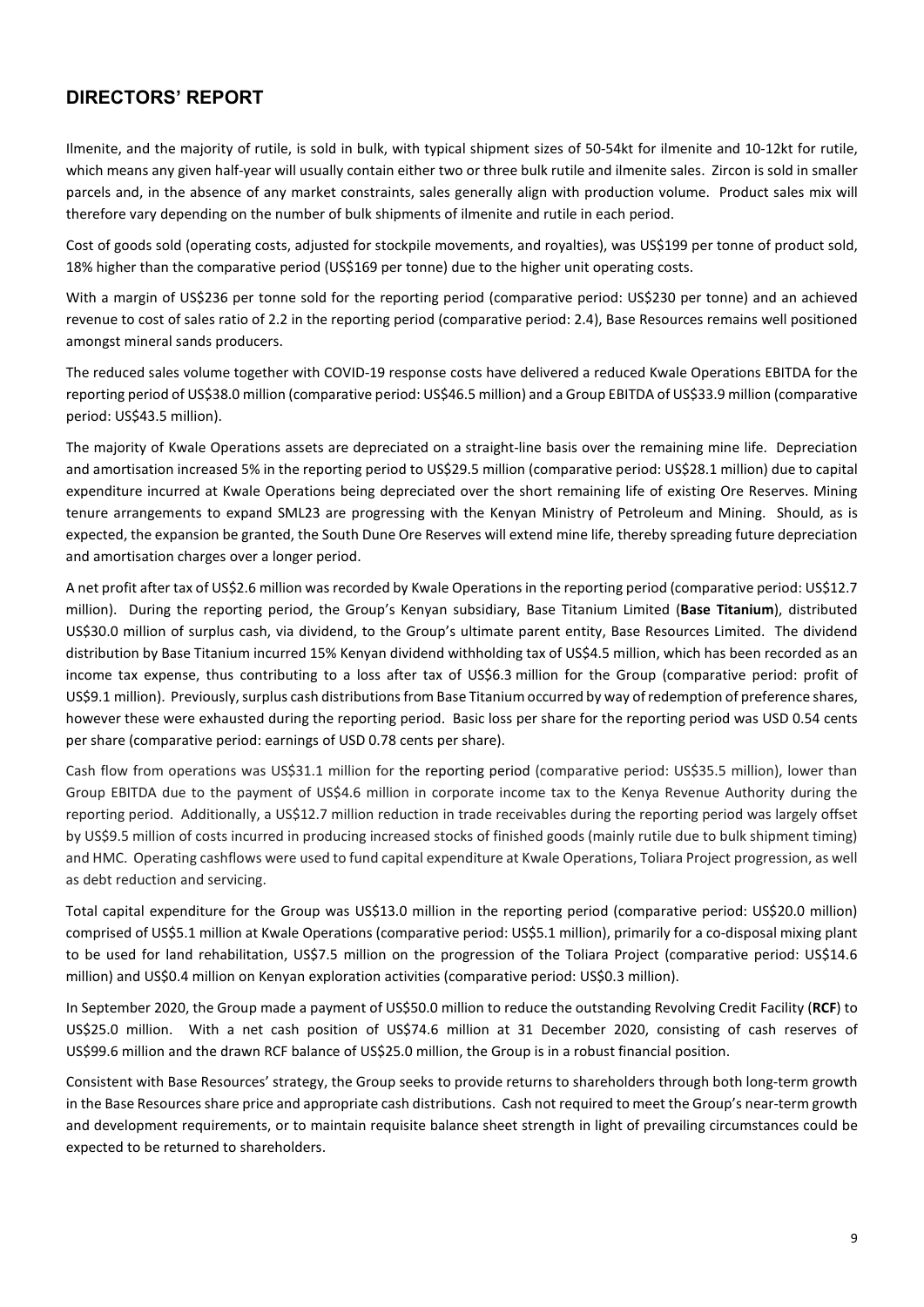Applying this strategy, the Board determined to pay a half-year dividend of AUD 3 cents per share, unfranked with a record date of 15 March 2021 and payment date of 31 March 2021. This follows the maiden dividend of AUD 3.5 cents per share paid to shareholders in October 2020, resulting in a cash payment of US\$29.8 million in the reporting period.

#### **After Balance Date Events**

Since the end of the reporting period, the Board determined to pay a half-year dividend of AUD 3 cents per share, unfranked, with a record date of 15 March 2021 and payment date of 31 March 2021. The financial impact of the dividend, estimated to be US\$27.5 million (based on the prevailing AUD:USD exchange rate), has not been recognised in the Consolidated Interim Financial Statements for the reporting period.

There have been no other significant events since the reporting period.

#### **Rounding**

The Group is of a kind referred to in ASIC Class Instrument 2016/191 and in accordance with that Class Order, amounts in the interim financial report and directors' report have been rounded to the nearest thousand dollars, unless otherwise stated.

#### **Auditor's Declaration**

The Lead Auditor's Independence Declaration under section 307C of the Corporations Act 2001 is set out on page 11 for the half-year ended 31 December 2020.

This report is signed in accordance with a resolution of the Board of Directors.

M. Spence

Keith Spence Chair Dated this 20<sup>th</sup> day of February 2021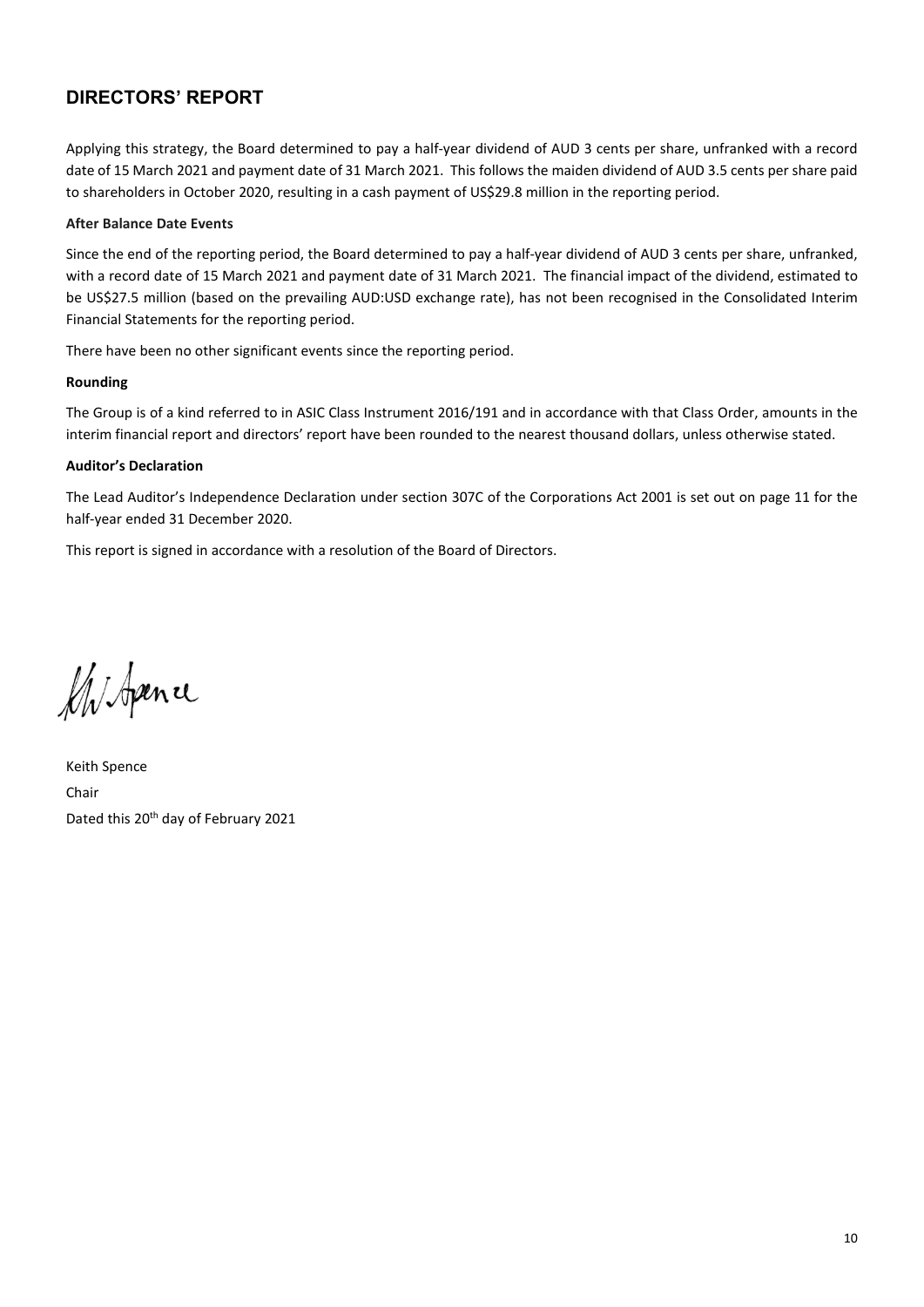

# Lead Auditor's Independence Declaration under Section 307C of the Corporations Act 2001

# To the Directors of Base Resources Limited

I declare that, to the best of my knowledge and belief, in relation to the review of Base Resources Limited for the half-year ended 31 December 2020 there have been:

- i. no contraventions of the auditor independence requirements as set out in the Corporations Act 2001 in relation to the review; and
- ii. no contraventions of any applicable code of professional conduct in relation to the review.

KPMG

 $64 + 177$ 

KPMG Graham Hogg Partner Perth 20 February 2021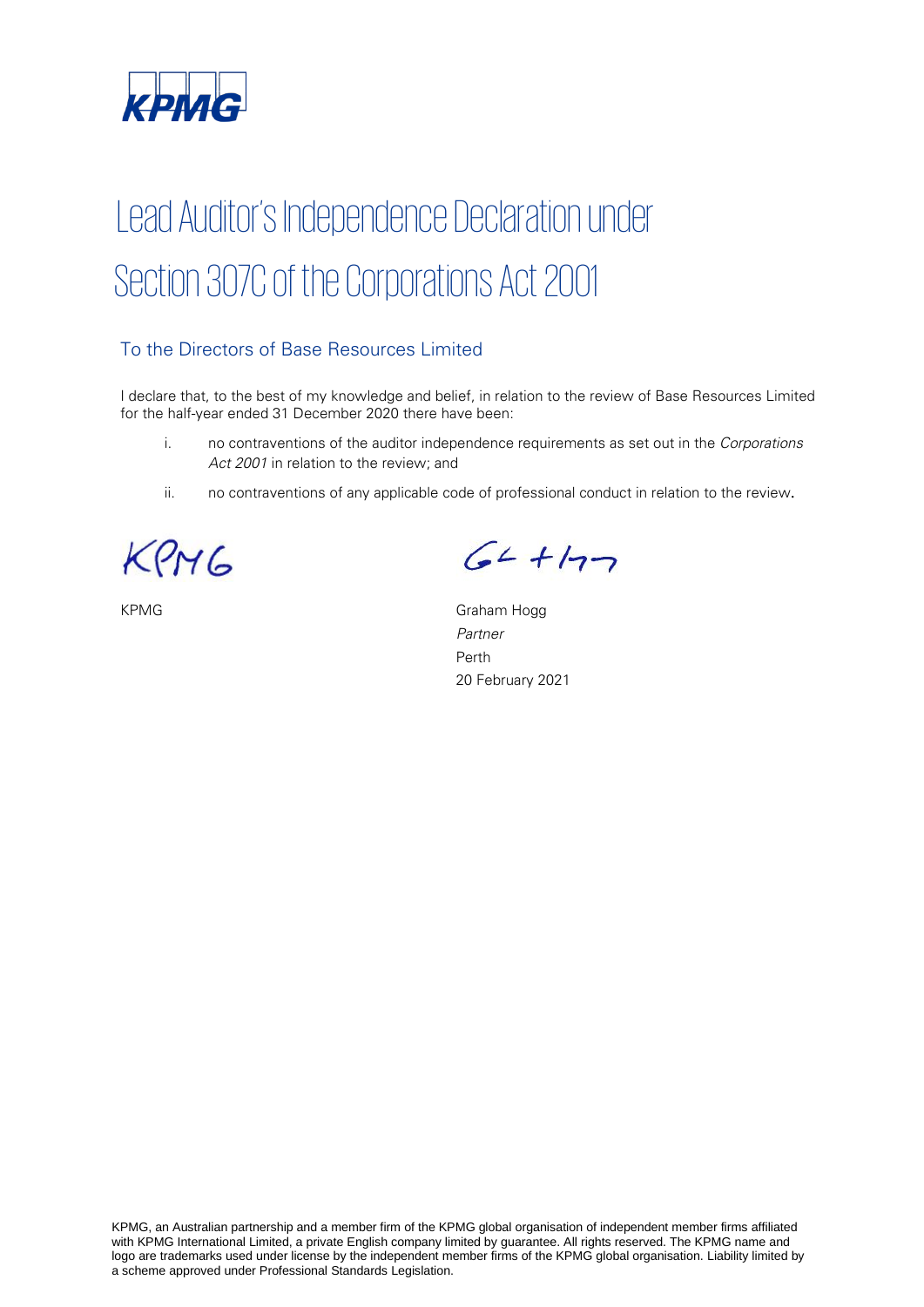# **CONSOLIDATED CONDENSED STATEMENT OF PROFIT OR LOSS AND OTHER COMPREHENSIVE INCOME**

# **FOR THE SIX MONTHS ENDED 31 DECEMBER 2020**

|                                                                |                | 6 months to<br>31 December 2020 | 6 months to<br>31 December 2019 |
|----------------------------------------------------------------|----------------|---------------------------------|---------------------------------|
|                                                                | <b>Note</b>    | <b>US\$000s</b>                 | <b>US\$000s</b>                 |
|                                                                |                |                                 |                                 |
| Sales revenue                                                  | $\overline{2}$ | 72,763                          | 83,463                          |
| Cost of sales                                                  | 3              | (58, 214)                       | (60, 010)                       |
| Profit from operations                                         |                | 14,549                          | 23,453                          |
| Corporate and external affairs                                 |                | (5,852)                         | (5, 464)                        |
| Community development costs                                    |                | (2,071)                         | (1,798)                         |
| Selling and distribution costs                                 |                | (881)                           | (1, 147)                        |
| COVID-19 response costs                                        |                | (975)                           |                                 |
| Other (expenses) / income                                      |                | (338)                           | 321                             |
| Profit before financing costs and income tax                   |                | 4,432                           | 15,365                          |
| <b>Financing costs</b>                                         | 4              | (3, 425)                        | (2,405)                         |
| Profit before income tax                                       |                | 1,007                           | 12,960                          |
| Income tax expense                                             | 5              | (7, 345)                        | (3, 817)                        |
| Net (loss) / profit after tax for the period                   |                | (6, 338)                        | 9,143                           |
| Other comprehensive income                                     |                |                                 |                                 |
| Items that may be reclassified subsequently to profit or loss: |                |                                 |                                 |
| Foreign currency translation differences - foreign operations  |                | 5,671                           | 161                             |
| Total other comprehensive income for the period                |                | 5,671                           | 161                             |
| Total comprehensive income for the period                      |                | (667)                           | 9,304                           |
| Net (loss) / earnings per share                                |                | <b>Cents</b>                    | <b>Cents</b>                    |
| Basic (loss) / earnings per share (US cents per share)         |                | (0.54)                          | 0.78                            |
| Diluted (loss) / earnings per share (US cents per share)       |                | (0.54)                          | 0.77                            |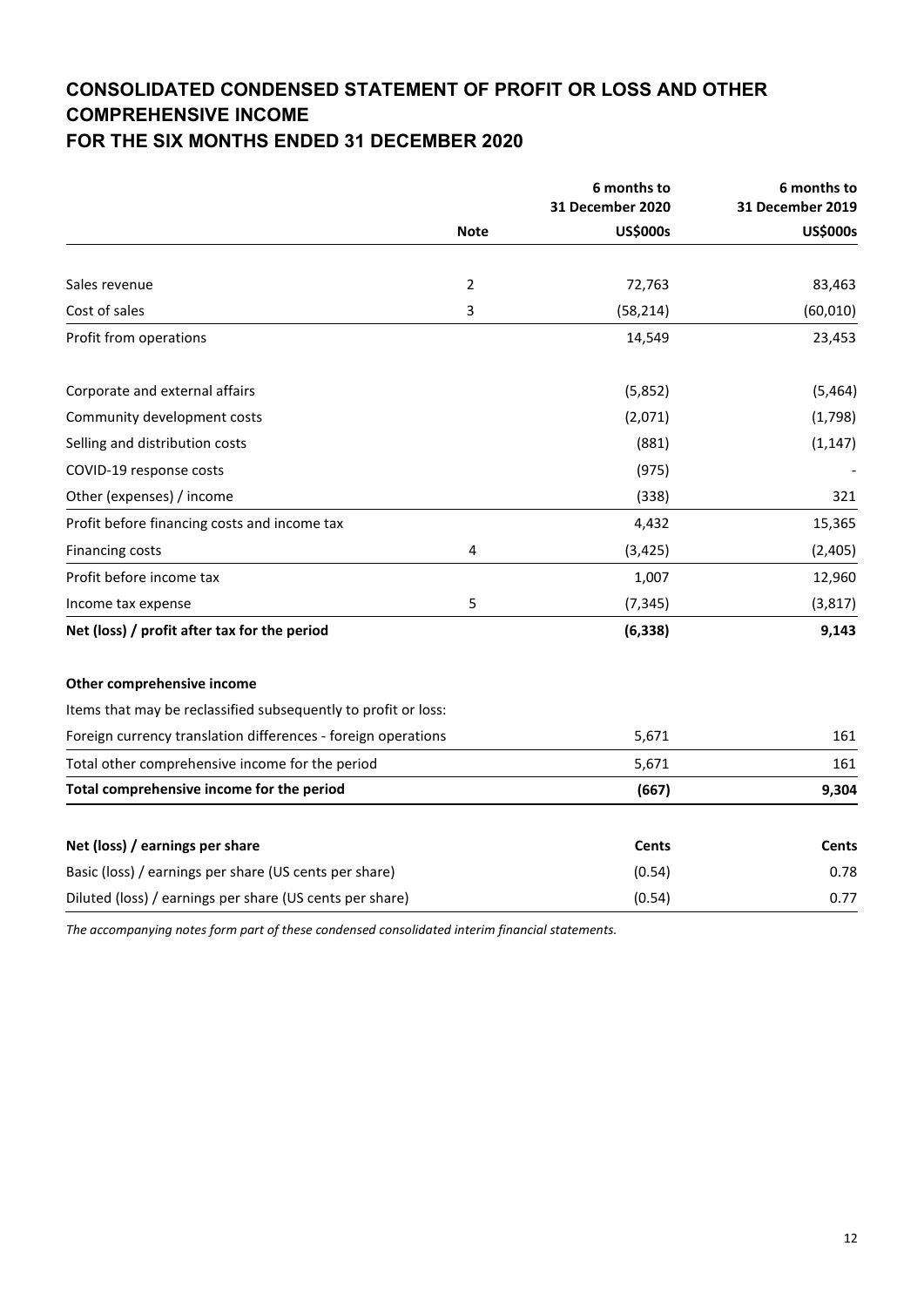# **CONSOLIDATED CONDENSED STATEMENT OF FINANCIAL POSITION AS AT 31 DECEMBER 2020**

|                                        |             | 31 December 2020 | 30 June 2020    |
|----------------------------------------|-------------|------------------|-----------------|
|                                        | <b>Note</b> | <b>US\$000s</b>  | <b>US\$000s</b> |
| <b>Current assets</b>                  |             |                  |                 |
| Cash and cash equivalents              |             | 99,602           | 162,559         |
| Trade and other receivables            | 6           | 32,850           | 46,620          |
| Inventories                            | 7           | 29,036           | 19,492          |
| Other current assets                   |             | 7,093            | 7,313           |
| <b>Total current assets</b>            |             | 168,581          | 235,984         |
| Non-current assets                     |             |                  |                 |
| Capitalised exploration and evaluation | 8           | 150,710          | 139,633         |
| Property, plant and equipment          | 9           | 135,605          | 158,751         |
| <b>Total non-current assets</b>        |             | 286,315          | 298,384         |
| <b>Total assets</b>                    |             | 454,896          | 534,368         |
| <b>Current liabilities</b>             |             |                  |                 |
| Trade and other payables               |             | 42,259           | 39,617          |
| Borrowings                             | 10          | 24,717           | 25,195          |
| Provisions                             |             | 5,981            | 5,908           |
| Income tax payable                     |             | 227              | 539             |
| Deferred consideration                 |             | 17,000           | 17,000          |
| <b>Total current liabilities</b>       |             | 90,184           | 88,259          |
| <b>Non-current liabilities</b>         |             |                  |                 |
| Borrowings                             | 10          |                  | 48,940          |
| Provisions                             |             | 24,859           | 25,408          |
| Deferred tax liability                 |             | 7,567            | 9,027           |
| <b>Total non-current liabilities</b>   |             | 32,426           | 83,375          |
| <b>Total liabilities</b>               |             | 122,610          | 171,634         |
| <b>Net assets</b>                      |             | 332,286          | 362,734         |
| <b>Equity</b>                          |             |                  |                 |
| Issued capital                         | $11\,$      | 307,811          | 307,063         |
| Reserves                               |             | (13, 489)        | (17, 227)       |
| Retained earnings                      |             | 37,964           | 72,898          |
| <b>Total equity</b>                    |             | 332,286          | 362,734         |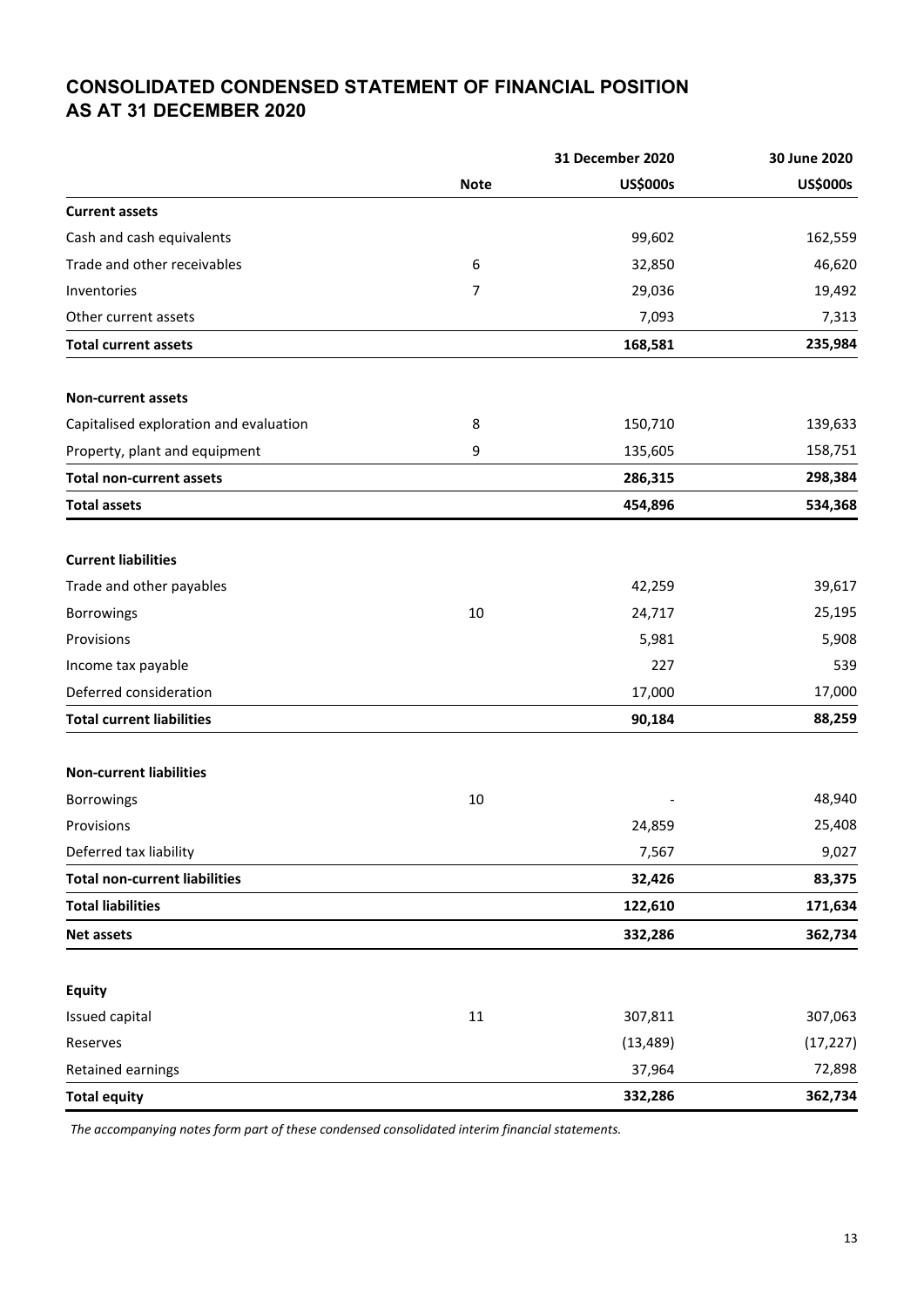# **CONSOLIDATED CONDENSED STATEMENT OF CHANGES IN EQUITY FOR THE SIX MONTHS ENDED 31 DECEMBER 2020**

|                                                         | <b>Issued</b><br>capital<br><b>US\$000s</b> | Retained<br>earnings /<br>(Accumulated<br>losses)<br><b>US\$000s</b> | <b>Share</b><br>based<br>payment<br>reserve<br><b>US\$000s</b> | Foreign<br>currency<br>translation<br>reserve<br><b>US\$000s</b> | <b>Treasury</b><br>shares<br>reserve<br><b>US\$000s</b> | <b>Total</b><br><b>US\$000s</b> |
|---------------------------------------------------------|---------------------------------------------|----------------------------------------------------------------------|----------------------------------------------------------------|------------------------------------------------------------------|---------------------------------------------------------|---------------------------------|
| Balance at 1 July 2019                                  | 306,512                                     | 33,310                                                               | 3,399                                                          | (22, 629)                                                        |                                                         | 320,592                         |
| Profit for the period                                   |                                             | 9,143                                                                |                                                                |                                                                  |                                                         | 9,143                           |
| Other comprehensive loss                                |                                             |                                                                      |                                                                | 161                                                              |                                                         | 161                             |
| Total comprehensive income for the period               |                                             | 9,143                                                                |                                                                | 161                                                              |                                                         | 9,304                           |
| Transactions with owners, recognised directly in equity |                                             |                                                                      |                                                                |                                                                  |                                                         |                                 |
| Share based payments                                    | 551                                         |                                                                      | 521                                                            |                                                                  |                                                         | 1,072                           |
| <b>Balance at 31 December 2019</b>                      | 307,063                                     | 42,453                                                               | 3,920                                                          | (22, 468)                                                        |                                                         | 330,968                         |
| Balance at 1 July 2020                                  | 307,063                                     | 72,898                                                               | 5,038                                                          | (22, 265)                                                        |                                                         | 362,734                         |
| Profit for the period                                   |                                             | (6, 338)                                                             |                                                                |                                                                  |                                                         | (6, 338)                        |
| Other comprehensive loss                                |                                             |                                                                      | ٠                                                              | 5,671                                                            |                                                         | 5,671                           |
| Total comprehensive income for the period               |                                             | (6, 338)                                                             |                                                                | 5,671                                                            |                                                         | (667)                           |
| Transactions with owners, recognised directly in equity |                                             |                                                                      |                                                                |                                                                  |                                                         |                                 |
| <b>Dividends</b>                                        |                                             | (29, 765)                                                            |                                                                |                                                                  |                                                         | (29, 765)                       |
| Share based payments                                    | 748                                         | 1,169                                                                | (1,238)                                                        |                                                                  | (695)                                                   | (16)                            |
| <b>Balance at 31 December 2020</b>                      | 307,811                                     | 37,964                                                               | 3,800                                                          | (16, 594)                                                        | (695)                                                   | 332,286                         |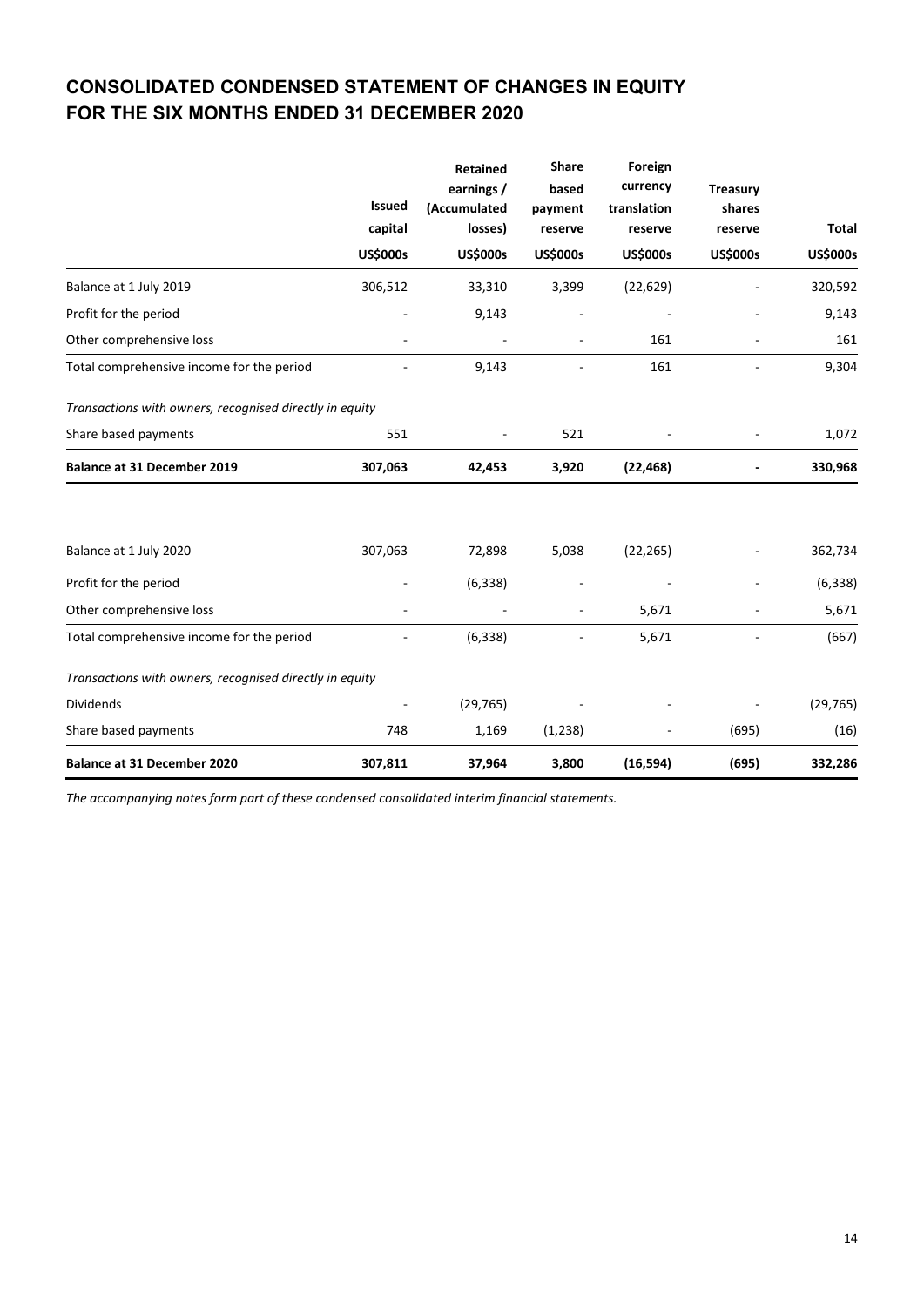# **CONSOLIDATED CONDENSED STATEMENT OF CASHFLOWS FOR THE SIX MONTHS ENDED 31 DECEMBER 2020**

|                                              | 6 months to                         | 6 months to                         |
|----------------------------------------------|-------------------------------------|-------------------------------------|
|                                              | 31 December 2020<br><b>US\$000s</b> | 31 December 2019<br><b>US\$000s</b> |
|                                              |                                     |                                     |
| Cash flows from operating activities         |                                     |                                     |
| Receipts from customers                      | 85,283                              | 99,012                              |
| Payments in the course of operations         | (49, 542)                           | (42, 786)                           |
| Income tax paid                              | (4,644)                             | (20, 696)                           |
| Net cash from operating activities           | 31,097                              | 35,530                              |
| Cash flows from investing activities         |                                     |                                     |
| Purchase of property, plant and equipment    | (5, 145)                            | (5, 235)                            |
| Payments for exploration and evaluation      | (7, 812)                            | (14, 737)                           |
| Other                                        | 128                                 | 136                                 |
| Net cash used in investing activities        | (12, 829)                           | (19, 836)                           |
| Cash flows from financing activities         |                                     |                                     |
| Repayment of borrowings                      | (50,000)                            | (5,000)                             |
| Dividends paid                               | (29, 765)                           |                                     |
| Purchase of treasury shares                  | (1, 143)                            |                                     |
| Payments for debt service costs              | (2, 329)                            | (1, 293)                            |
| Net cash used in financing activities        | (83, 237)                           | (6, 293)                            |
|                                              |                                     |                                     |
| Net increase in cash held                    | (64, 969)                           | 9,401                               |
| Cash at beginning of period                  | 162,559                             | 39,242                              |
| Effect of exchange fluctuations on cash held | 2,012                               | (1,080)                             |
| Cash at end of period                        | 99,602                              | 47,563                              |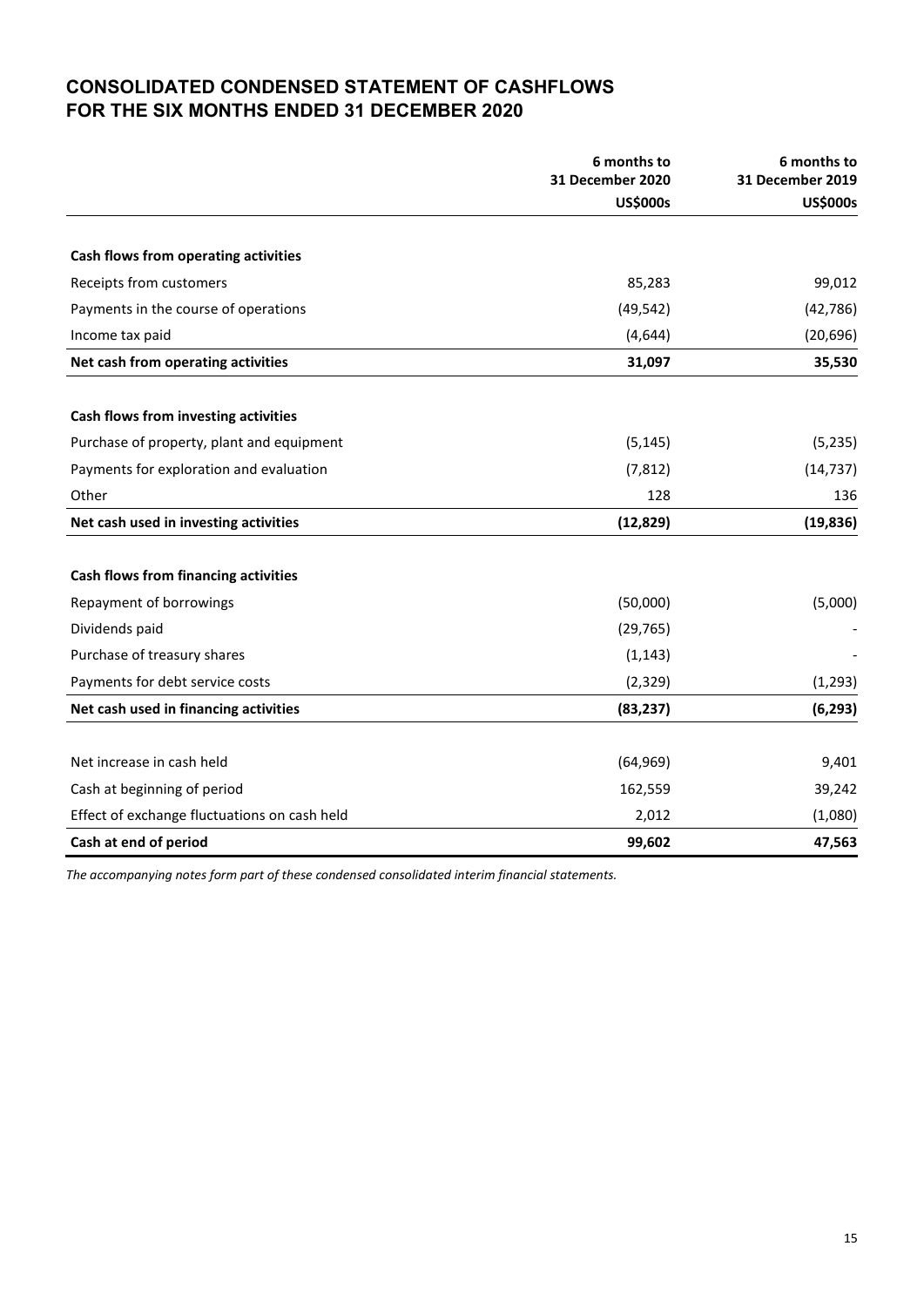#### **NOTE 1: BASIS OF PREPARATION**

#### **Reporting entity**

Base Resources Limited is a company domiciled in Australia. The condensed consolidated interim financial statements of the Group for the six-months ended 31 December 2020 comprises the Company and its controlled entities (together referred to as the Group). The Group is a for-profit entity and primarily involved in the operation of its Kwale Mineral Sands Operations in Kenya and development of its Toliara Project in Madagascar.

#### **Statement of compliance**

The consolidated interim financial report is a general purpose financial report prepared in accordance with the requirements of the Corporations Act 2001 and AASB 134: *Interim Financial Reporting*.

The consolidated interim financial report does not include all of the information required for a full annual financial report and should be read in conjunction with the consolidated annual financial report of the consolidated entity for the year ended 30 June 2020 and any public announcements made by Base Resources Limited during the interim financial reporting period in accordance with the continuous disclosure requirements of the Corporations Act 2001.

The consolidated interim financial report was approved by the Board of Directors on 20 February 2021.

#### **Basis of measurement**

The financial report has been prepared on an accruals basis and is based on historical costs, modified, where applicable, by the measurement at fair value of selected non-current assets, financial assets and financial liabilities.

#### **Functional and presentation currency**

The functional currency of the Parent Company (Base Resources Limited) is AUD, whilst the presentation currency of the Group is USD. All subsidiaries have a functional currency of USD.

#### **Significant accounting policies**

The accounting policies applied by the consolidated entity in this consolidated interim financial report are consistent with those applied by the consolidated entity in its annual financial report for the year ended 30 June 2020.

#### **Critical accounting estimates and judgements**

The directors make estimates and judgements in the preparation of the financial report that affect the application of accounting policies and the reported amounts of assets, liabilities, income and expenses based on historical knowledge and best available current information. Estimates assume a reasonable expectation of future events and are based on current trends and economic data, obtained both externally and within the Group. Actual results may differ from these estimates. Estimates and underlying assumptions are reviewed on an ongoing basis. Revisions to accounting estimates are recognised in the period in which the estimates are revised and in any future periods affected.

In preparing this consolidated interim financial report, the significant judgements made by management in applying the Group's accounting policies and the key sources of estimation uncertainty were consistent with those that applied to the consolidated financial statements for the year ended 30 June 2020.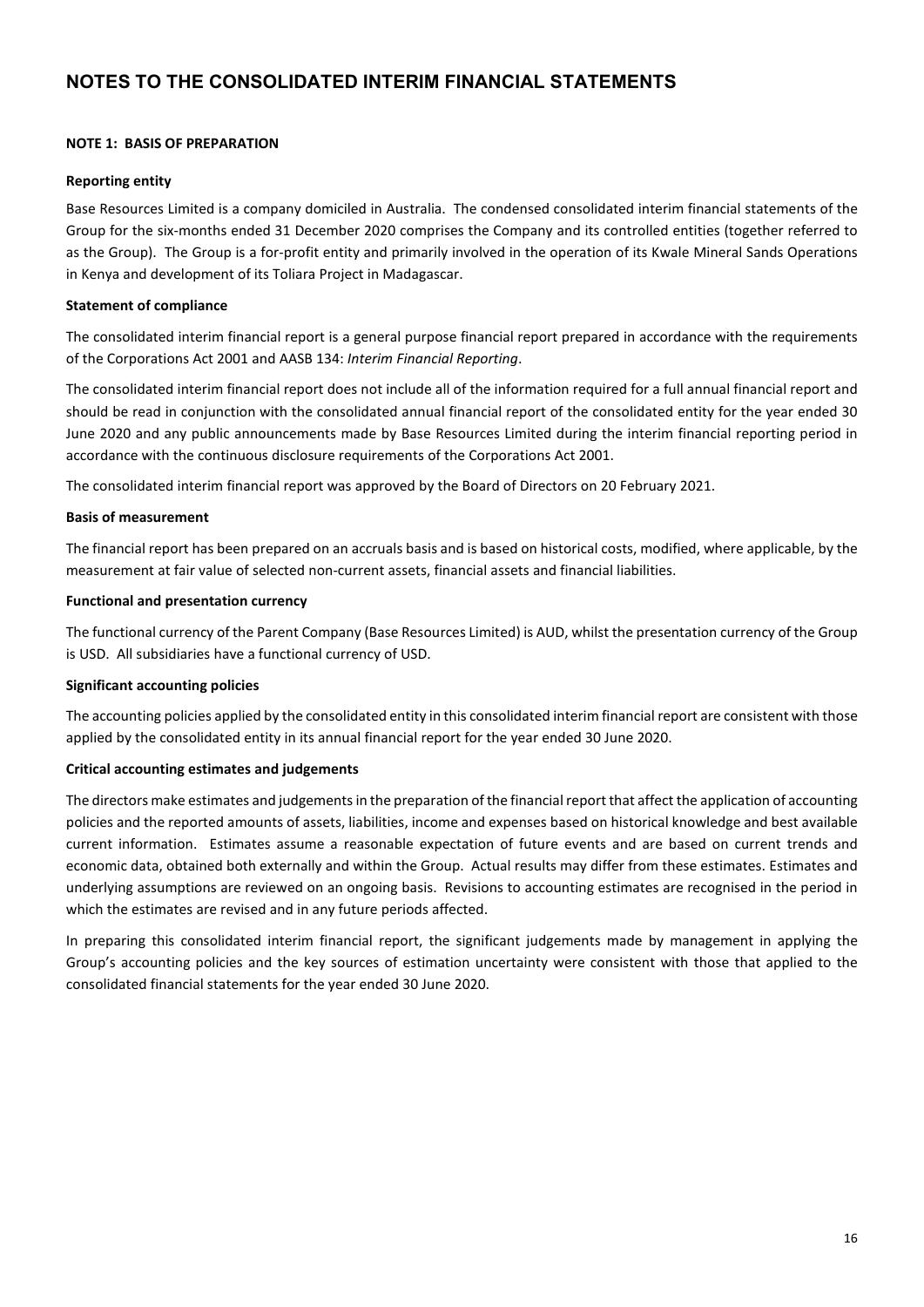#### **NOTE 2: SALES REVENUE**

|                                                           | 6 months to<br>31 Dec 20<br><b>US\$000s</b> | 6 months to     |           |
|-----------------------------------------------------------|---------------------------------------------|-----------------|-----------|
|                                                           |                                             |                 | 31 Dec 19 |
|                                                           |                                             | <b>US\$000s</b> |           |
| Revenue from contracts with customers                     | 72,214                                      | 82,236          |           |
| Revenue from contracts subject to provisional pricing (a) | 549                                         | 1,227           |           |
| <b>Total sales revenue</b>                                | 72,763                                      | 83,463          |           |

#### **a. Revenue from contracts subject to provisional pricing**

Contract terms for some of the Group's rutile sales allow for a retrospective final price adjustment after the date of sale, based on average market prices in the quarter that the product is sold. Average market prices are derived from an independently published quarterly dataset of all global rutile trades, available approximately four months after the end of each quarter. Sales made under these terms that have not yet been subject to a final price adjustment are recognised at the estimated fair value of the total consideration receivable, which takes into account the latest available market data at the balance date.

#### **NOTE 3: COST OF SALES**

|                                                          | 6 months to<br>31 Dec 20 | 6 months to     |  |
|----------------------------------------------------------|--------------------------|-----------------|--|
|                                                          |                          | 31 Dec 19       |  |
|                                                          | <b>US\$000s</b>          | <b>US\$000s</b> |  |
| Operating costs                                          | 33,376                   | 33,647          |  |
| Changes in inventories of concentrate and finished goods | (9, 455)                 | (7, 417)        |  |
| Royalties expense                                        | 5,069                    | 5,861           |  |
| Depreciation and amortisation                            | 29,224                   | 27,919          |  |
|                                                          | 58,214                   | 60,010          |  |

#### **NOTE 4: FINANCING COSTS**

|                                                       | 6 months to     | 6 months to<br>31 Dec 19 |
|-------------------------------------------------------|-----------------|--------------------------|
|                                                       | 31 Dec 20       |                          |
|                                                       | <b>US\$000s</b> | <b>US\$000s</b>          |
| Interest expense, inclusive of withholding tax        | 1,748           | 615                      |
| Amortisation of capitalised borrowing costs           | 244             | 219                      |
| Unwinding of discount on provision for rehabilitation | 27              | 224                      |
| Commitment fees                                       | 153             | 366                      |
| Foreign exchange loss                                 | 1,284           | 701                      |
| Other financing (income) / costs                      | (31)            | 280                      |
|                                                       | 3,425           | 2,405                    |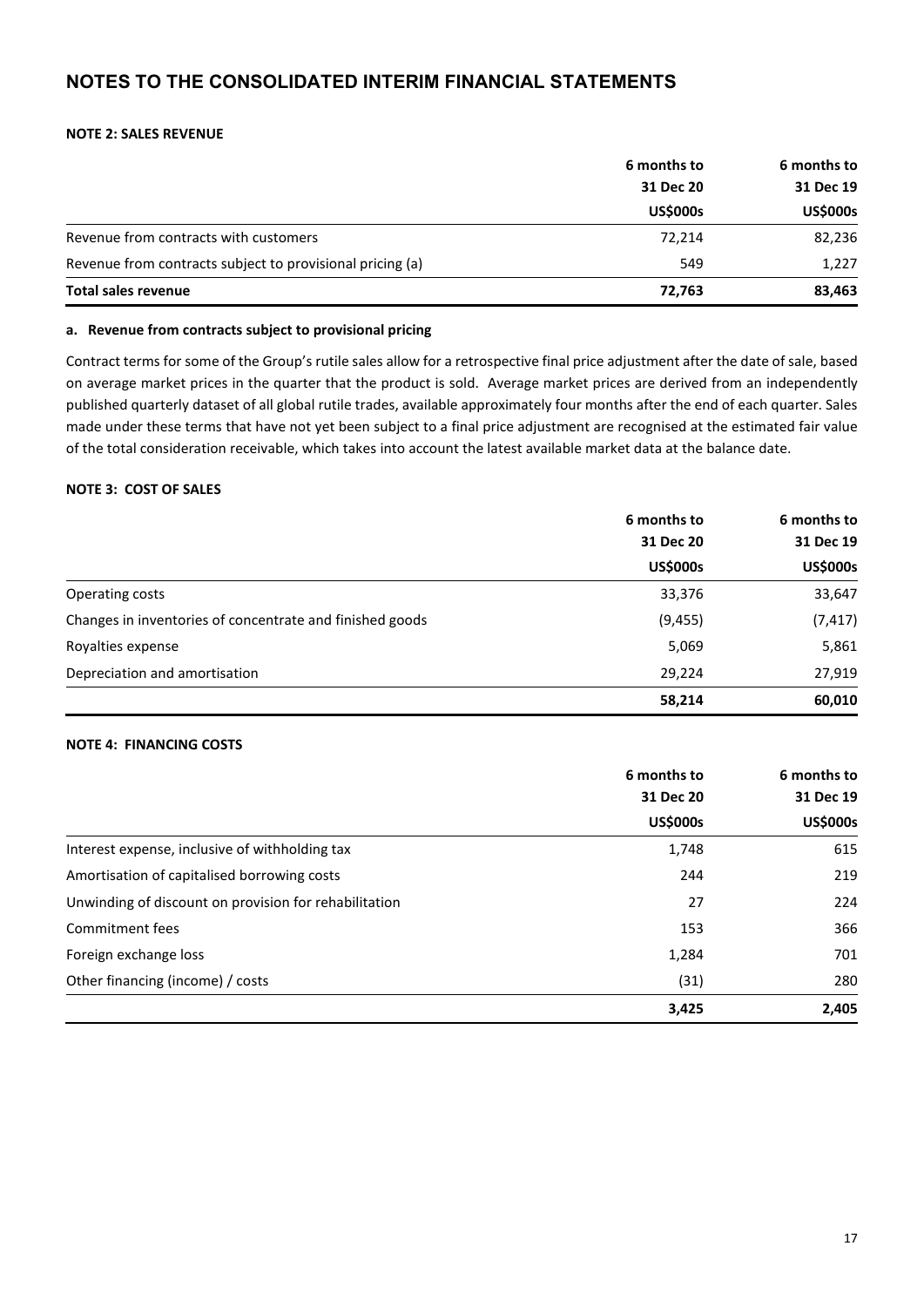#### **NOTE 5: INCOME TAX EXPENSE**

|                                     | 31 Dec 20       | 30 Jun 20       |
|-------------------------------------|-----------------|-----------------|
|                                     | <b>US\$000s</b> | <b>US\$000s</b> |
| Income tax expense                  | 4,305           | 6,129           |
| Movement in deferred tax liability  | (1,460)         | (2, 312)        |
| Kenyan dividend withholding tax (a) | 4,500           |                 |
|                                     | 7,345           | 3,817           |

#### **a. Kenyan dividend withholding tax**

During the reporting period, the Group's Kenyan subsidiary, Base Titanium Limited (**Base Titanium**), distributed US\$30.0 million of surplus cash, via dividend, to the Group's ultimate parent entity Base Resources Limited. The dividend distribution by Base Titanium incurred 15% Kenyan dividend withholding tax of US\$4.5 million, which has been recorded as an income tax expense. Previously, surplus cash distributions from Base Titanium occurred by way of redemption of preference shares, however these were exhausted during the reporting period.

#### **NOTE 6: TRADE AND OTHER RECEIVABLES**

|                   | 31 Dec 20       | 30 Jun 20       |
|-------------------|-----------------|-----------------|
|                   | <b>US\$000s</b> | <b>US\$000s</b> |
| Trade receivables | 14,266          | 26,965          |
| VAT receivables   | 18,455          | 19,576          |
| Other receivables | 129             | 79              |
|                   | 32,850          | 46,620          |

#### **NOTE 7: INVENTORIES**

|                                                                       | 31 Dec 20       | 30 Jun 20<br><b>US\$000s</b> |
|-----------------------------------------------------------------------|-----------------|------------------------------|
|                                                                       | <b>US\$000s</b> |                              |
| Heavy mineral concentrate and other intermediate stockpiles – at cost | 1,641           | 2,015                        |
| Finished goods stockpiles - at cost                                   | 15,678          | 5,849                        |
| Stores and consumables - at cost                                      | 11,717          | 11,628                       |
|                                                                       | 29,036          | 19,492                       |

#### **NOTE 8: CAPITALISED EXPLORATION AND EVALUATION**

|                                | 31 Dec 20       | 30 Jun 20       |
|--------------------------------|-----------------|-----------------|
|                                | <b>US\$000s</b> | <b>US\$000s</b> |
| Toliara Project - Madagascar   | 145,823         | 135,093         |
| Kenya                          | 4,887           | 4,540           |
| <b>Closing carrying amount</b> | 150,710         | 139,633         |

In November 2019, the Government of Madagascar required the Group to temporarily suspend on-the-ground activity on the Toliara Project while discussions on fiscal terms applying to the project were progressed. Activity remains suspended as the Company engages with the Government of Madagascar in relation to the fiscal terms applicable to the Toliara Project, with encouraging progress made during the reporting period. The suspension does not affect the validity of the Toliara Project's mining permit.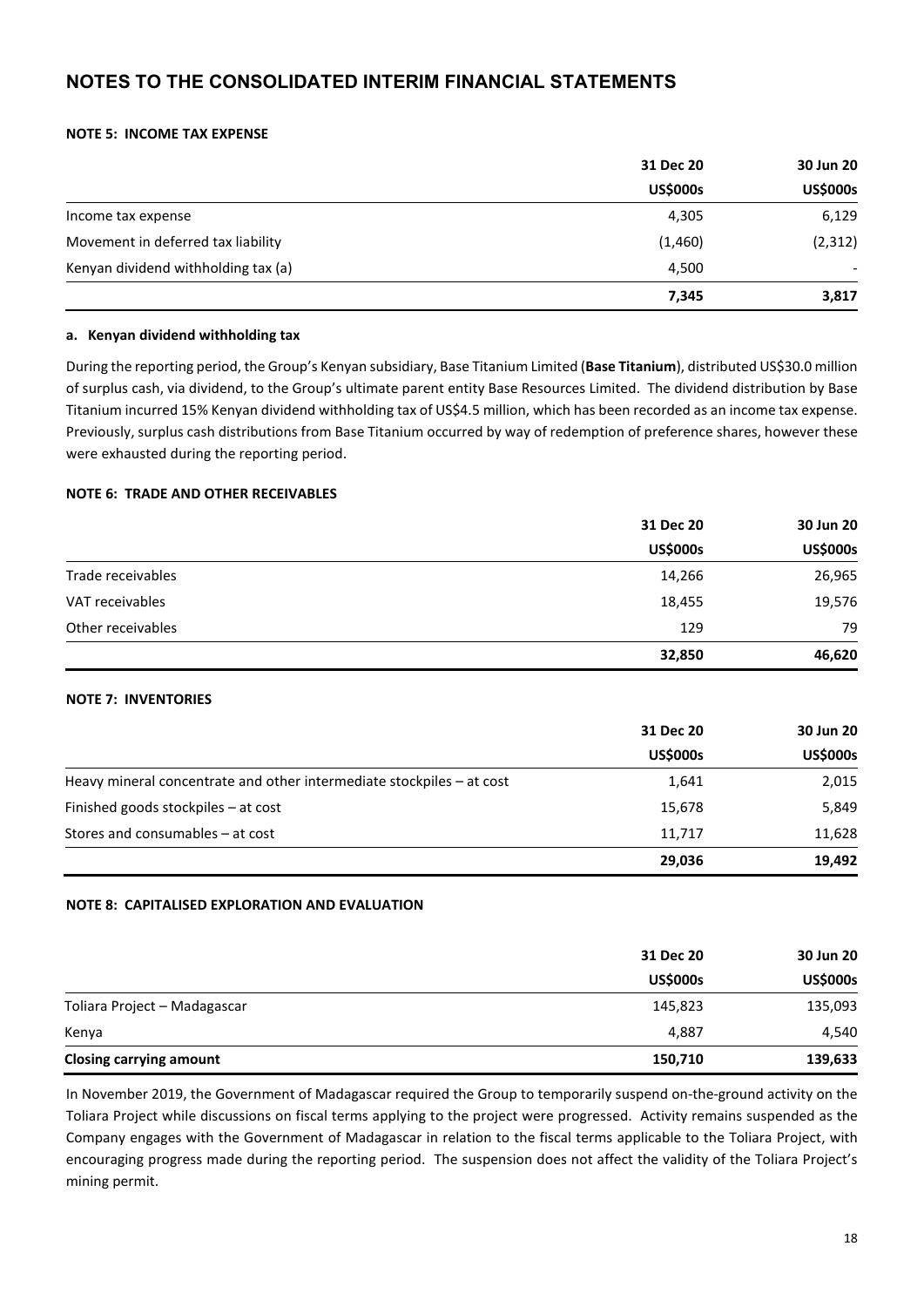#### **NOTE 9: PROPERTY, PLANT AND EQUIPMENT**

|                                                                         |            | Mine         |                  |                          | Capital                      |            |
|-------------------------------------------------------------------------|------------|--------------|------------------|--------------------------|------------------------------|------------|
|                                                                         | Plant &    | property and |                  | Right-of-use             | work in                      |            |
|                                                                         | equipment  | development  | <b>Buildings</b> | assets                   | progress                     | Total      |
| As at 31 December 2020                                                  | \$000s     | \$000s       | \$000s           | \$000s                   | \$000s                       | \$000s     |
| At cost                                                                 | 268,698    | 161,655      | 6,493            | 333                      | 4,521                        | 441,700    |
| Accumulated depreciation                                                | (186, 883) | (114, 963)   | (4,029)          | (220)                    |                              | (306,095)  |
| <b>Closing carrying amount</b>                                          | 81,815     | 46,692       | 2,464            | 113                      | 4,521                        | 135,605    |
| Reconciliation of carrying amounts:                                     |            |              |                  |                          |                              |            |
| Balance at 1 July 2020                                                  | 94,250     | 58,235       | 2,751            | 190                      | 3,325                        | 158,751    |
| Additions                                                               | 1,240      | 1,404        | 54               | $\overline{\phantom{a}}$ | 2,524                        | 5,222      |
| <b>Transfers</b>                                                        | 4,632      | (3, 304)     |                  |                          | (1, 328)                     |            |
| Disposals                                                               | (24)       |              |                  |                          |                              | (24)       |
| Decrease in mine rehabilitation asset                                   |            | (198)        |                  |                          |                              | (198)      |
| Depreciation expense                                                    | (18, 324)  | (10, 928)    | (341)            | (85)                     | $\overline{\phantom{0}}$     | (29, 678)  |
| Effects of movement in foreign exchange                                 | 41         | 1,483        |                  | 8                        | $\qquad \qquad \blacksquare$ | 1,532      |
| Balance at 31 December 2020                                             | 81,815     | 46,692       | 2,464            | 113                      | 4,521                        | 135,605    |
| As at 30 June 2020                                                      | \$000s     | \$000s       | \$000s           | \$000s                   | \$000s                       | \$000s     |
| At cost                                                                 | 262,750    | 159,083      | 6,439            | 315                      | 3,325                        | 431,912    |
| Accumulated depreciation                                                | (168, 500) | (100, 848)   | (3,688)          | (125)                    |                              | (273, 161) |
| <b>Closing carrying amount</b>                                          | 94,250     | 58,235       | 2,751            | 190                      | 3,325                        | 158,751    |
| Reconciliation of carrying amounts:                                     |            |              |                  |                          |                              |            |
| Balance at 1 July 2019                                                  | 117,959    | 83,061       | 3,263            |                          | 1,303                        | 205,586    |
| Recognition of right-of-use assets on initial<br>application of AASB 16 |            |              |                  | 359                      |                              | 359        |
| <b>Additions</b>                                                        | 1,148      | 379          | 125              | $\overline{\phantom{a}}$ | 2,689                        | 4,341      |
| Transfers                                                               | 9,722      | (8,668)      |                  |                          | (1,054)                      |            |
| Disposals                                                               | (8)        |              |                  |                          |                              | (8)        |
| Increase in mine rehabilitation asset                                   |            | 194          |                  |                          |                              | 194        |
| Depreciation expense                                                    | (17, 723)  | (10,066)     | (322)            | (82)                     |                              | (28, 193)  |
| Effects of movement in foreign exchange                                 |            | (5)          |                  |                          |                              | (5)        |
| <b>Balance at 31 December 2019</b>                                      | 111,098    | 64,895       | 3,066            | 277                      | 2,938                        | 182,274    |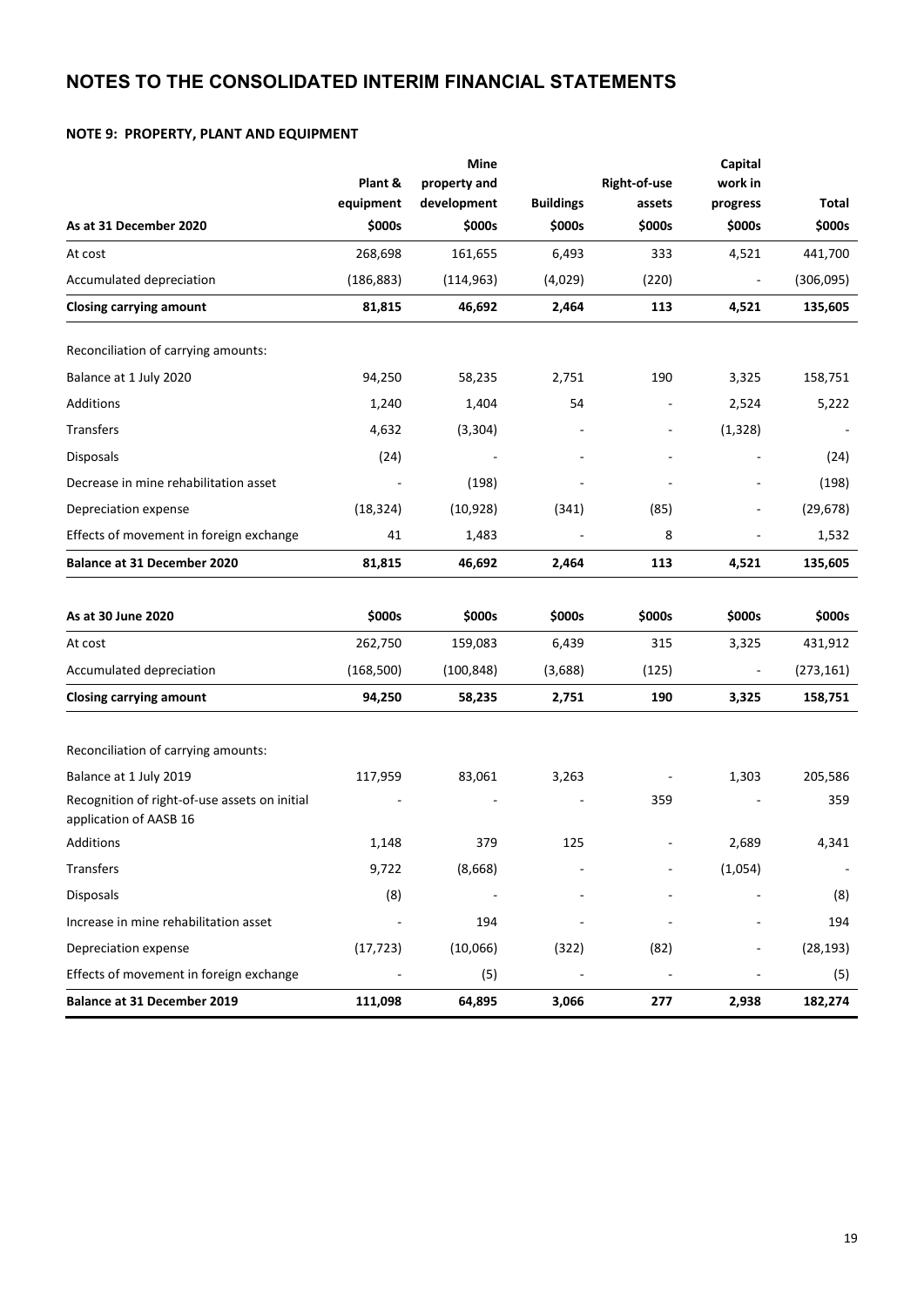#### **NOTE 10: BORROWINGS**

|                                                 | 31 Dec 20       | 30 Jun 20       |
|-------------------------------------------------|-----------------|-----------------|
|                                                 | <b>US\$000s</b> | <b>US\$000s</b> |
| Current                                         |                 |                 |
| Revolving Credit Facility (a)                   | 25,000          | 25,000          |
| Capitalised borrowing costs (a)                 | (1,403)         |                 |
| Amortisation of capitalised borrowing costs (a) | 998             |                 |
| Lease liabilities                               | 122             | 195             |
| <b>Total current borrowings</b>                 | 24,717          | 25,195          |
| Non-current                                     |                 |                 |
| Revolving Credit Facility (a)                   |                 | 50,000          |
| Capitalised borrowing costs (a)                 |                 | (1,814)         |
| Amortisation of capitalised borrowing costs (a) |                 | 754             |
| <b>Total non-current borrowings</b>             |                 | 48,940          |
| <b>Total borrowings</b>                         | 24,717          | 74,135          |

#### **b. Revolving Credit Facility**

The RCF carries interest rates of LIBOR plus 463 basis points, inclusive of political risk insurance. The remaining tenor of the loan is 1.0 year with a final maturity date of 31 December 2021. There are no scheduled repayments prior to maturity, however, on 30 June 2021, there is a mandatory reduction in the size of the RCF from US\$75 million to US\$50 million.

All transaction costs directly attributable to securing the RCF funding are capitalised and offset against drawn loan amounts. Capitalised borrowing costs are amortised over the life of the loan using the effective interest rate method.

The security package for the RCF is a fixed and floating charge over all the assets of Base Titanium Limited (**BTL**) and the shares in BTL held by Base Titanium (Mauritius) Limited (**BTML**) and the Company, and the shares held in BTML by the Company.

In September 2020, the Group repaid US\$50 million of the RCF, leaving an outstanding balance of US\$25 million.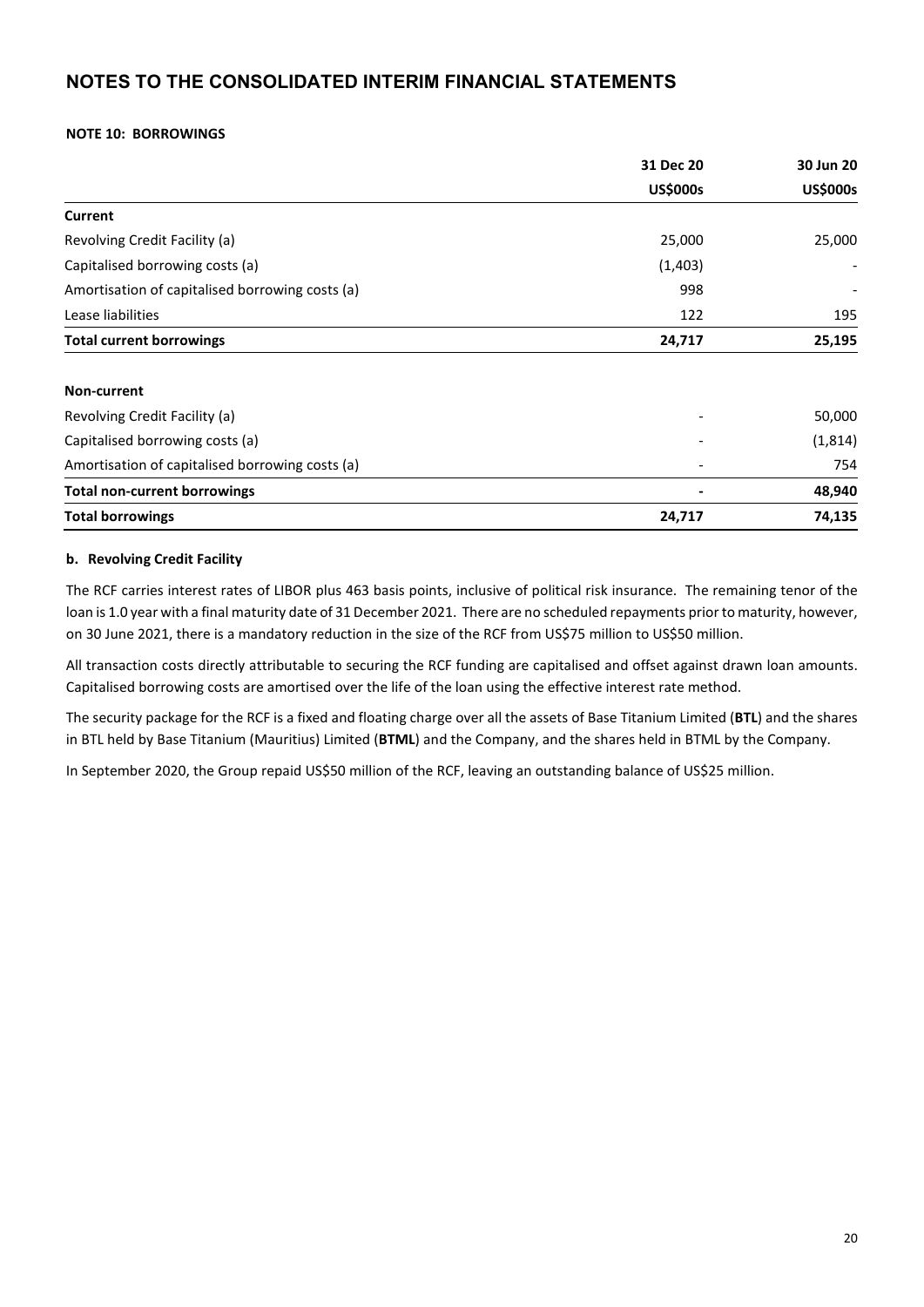#### **NOTE 11: ISSUED CAPITAL**

|                                                                                                                                   | 31 Dec 20       | 30 Jun 20       |
|-----------------------------------------------------------------------------------------------------------------------------------|-----------------|-----------------|
|                                                                                                                                   | <b>US\$000s</b> | <b>US\$000s</b> |
| Issued and fully paid ordinary share capital                                                                                      | 307,811         | 307,063         |
| Date                                                                                                                              | <b>Number</b>   | <b>US\$000s</b> |
| 1 July 2019                                                                                                                       | 1,166,623,040   | 306,512         |
| New ordinary shares issued following exercise of vested performance rights<br>under the Company's Long Term Incentive Plan (LTIP) | 4,986,734       | 551             |
| 30 June 2020                                                                                                                      | 1,171,609,774   | 307,063         |
| 1 July 2020                                                                                                                       | 1,171,609,774   | 307,063         |
| New ordinary shares issued following exercise of vested performance rights<br>under the Company's LTIP                            | 6,402,076       | 748             |
| <b>31 December 2020</b>                                                                                                           | 1,178,011,850   | 307,811         |

All issued shares are fully paid. The Company does not have authorised capital or par value in respect of its issued shares. The holders of ordinary shares are entitled to receive dividends as declared or determined from time to time and are entitled to one vote per share at general meetings of the Company.

#### **NOTE 12: TREASURY SHARES RESERVE**

During the reporting period, the Company instructed the trustee of the Base Resources Long Term Incentive Plan Trust (**Trustee**) to acquire ordinary shares in the Company on-market, for future allocation to holders of performance rights issued under the Company's LTIP that vest and are exercised. The number of shares acquired by the Trustee equalled the number of performance rights that vested under the LTIP cycle commencing 1 October 2017 (**2017 Cycle Performance Rights**), following performance testing on 30 September 2020, at the conclusion of their three-year performance period. Subsequent to their vesting, several LTIP participants chose to exercise their vested 2017 Cycle Performance Rights and were allocated ordinary shares acquired on-market by the Trustee.

The reserve for the Company's own shares comprises the cost ofshares acquired by the Trustee that had not yet been allocated to an LTIP participant as at 31 December 2020.

|                                                                                                                    | 31 Dec 20<br><b>US\$000s</b> | 30 Jun 20<br><b>US\$000s</b> |
|--------------------------------------------------------------------------------------------------------------------|------------------------------|------------------------------|
| <b>Treasury shares</b>                                                                                             | 695                          |                              |
| Date                                                                                                               | <b>Number</b>                | <b>US\$000s</b>              |
| 1 July 2020                                                                                                        |                              |                              |
| Ordinary shares acquired on market by the Trustee to satisfy vested<br>performance rights under the Company's LTIP | 6,373,301                    | 1,143                        |
| Ordinary shares allocated to participants in the Company's LTIP following<br>exercise of vested performance rights | (2,489,546)                  | (448)                        |
| 31 December 2020                                                                                                   | 3,883,755                    | 695                          |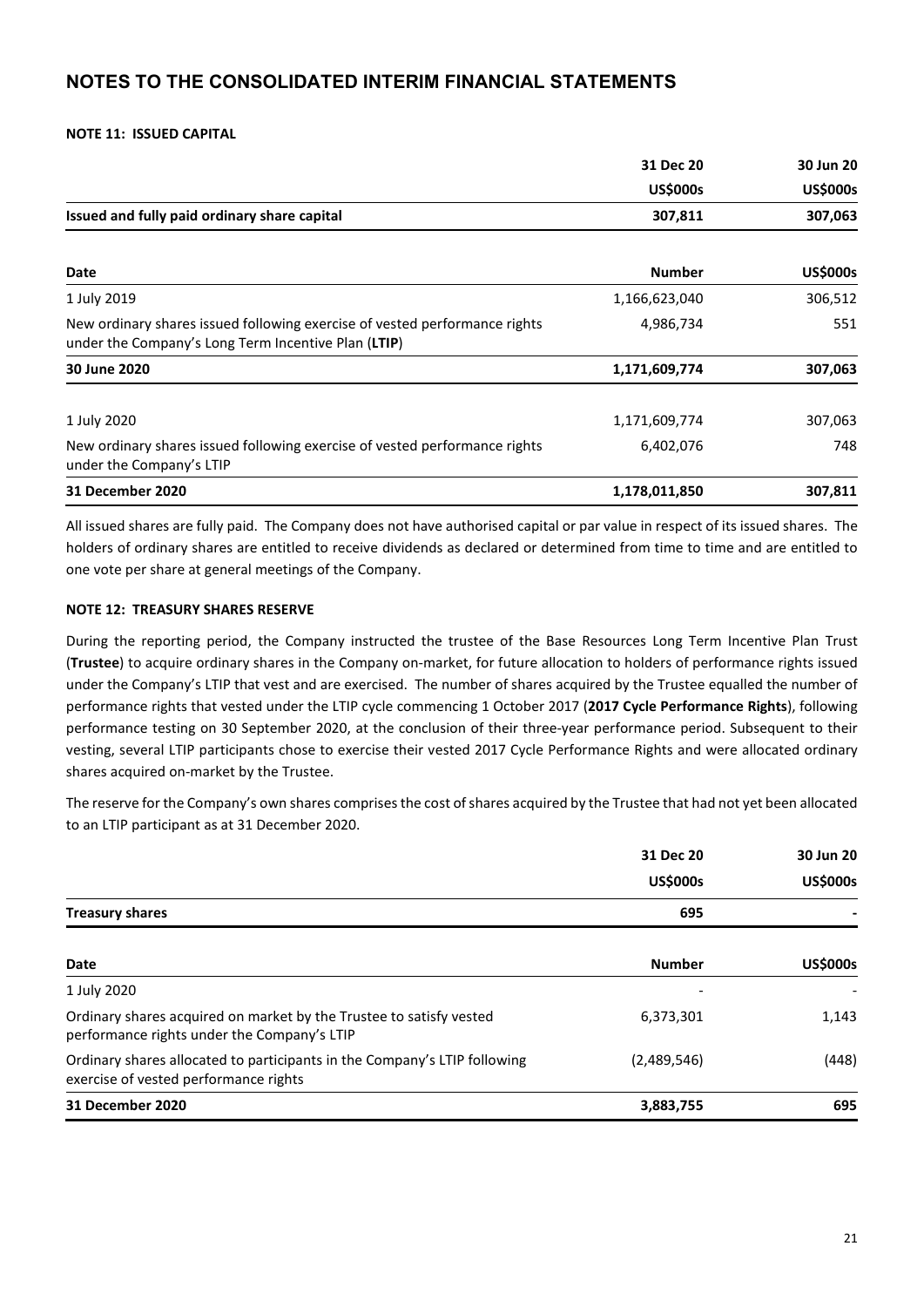#### **NOTE 13: SHARE BASED PAYMENTS**

#### **Performance rights**

In October and November 2020, the Company issued 23,365,064 performance rights to key management personnel and other senior staff under the Group's LTIP. The LTIP operates on a series of annual cycles. Each cycle commences on 1 October and is followed by a three-year performance period, with a test date on the third anniversary of the commencement of the cycle. Of the performance rights issued, 397,383 were for the cycle that commenced on 1 October 2019 (**2019 Cycle Performance Rights**) and were issued on a pro rata basis to an employee that joined the Group after the start of that cycle. The remaining performance rights issued were for the cycle that commenced on 1 October 2020 (**2020 Cycle Performance Rights**). The performance rights have performance conditions consistent with those issued for previous LTIP cycles. The three-year performance period concludes on 30 September 2022 for the 2019 Cycle Performance Rights and 30 September 2023 for the 2020 Cycle Performance Rights. The fair value of each of the 2019 Cycle Performance Rights and 2020 Cycle Performance Rights issued during the reporting period is A\$0.13 and A\$0.14, respectively.

The three-year performance period for the 15,016,546 performance rights granted for the 2017 Cycle Performance Rights concluded on 30 September 2020. The performance criteria specified for the 2017 Cycle Performance Rights required achievement of total shareholder return (**TSR**) targets, with 50% subject to absolute TSR performance criteria and 50% subject to relative TSR performance criteria. Base Resources' absolute TSR over the performance period was 14%, resulting in none of the performance rights subject to absolute TSR performance criteria vesting. Base Resources' relative TSR over the performance period placed it in the 67<sup>th</sup> percentile which resulted in 85% of the performance rights subject to relative TSR performance criteria vesting. Accordingly, a total of 6,373,301 of the 2017 Cycle Performance Rights vested.

Participants have up to five years from the vesting date to exercise their vested performance rights until those rights expire. During the reporting period, 6,402,076 vested performance rights were exercised from the cycle that commenced on 1 October 2016 (**2016 Cycle Performance Rights**) and an equivalent number of fully paid ordinary shares were issued (refer to Note 10). A balance of 125,531 vested 2016 Cycle Performance Rights remain unexercised. During the reporting period, 2,489,546 vested 2017 Cycle Performance Rights were exercised and an equivalent number of ordinary shares in the Company previously acquired on-market by the LTIP Trustee were allocated to relevant LTIP participants (refer to Note 12). A balance of 3,883,755 vested 2017 Cycle Performance Rights remain unexercised.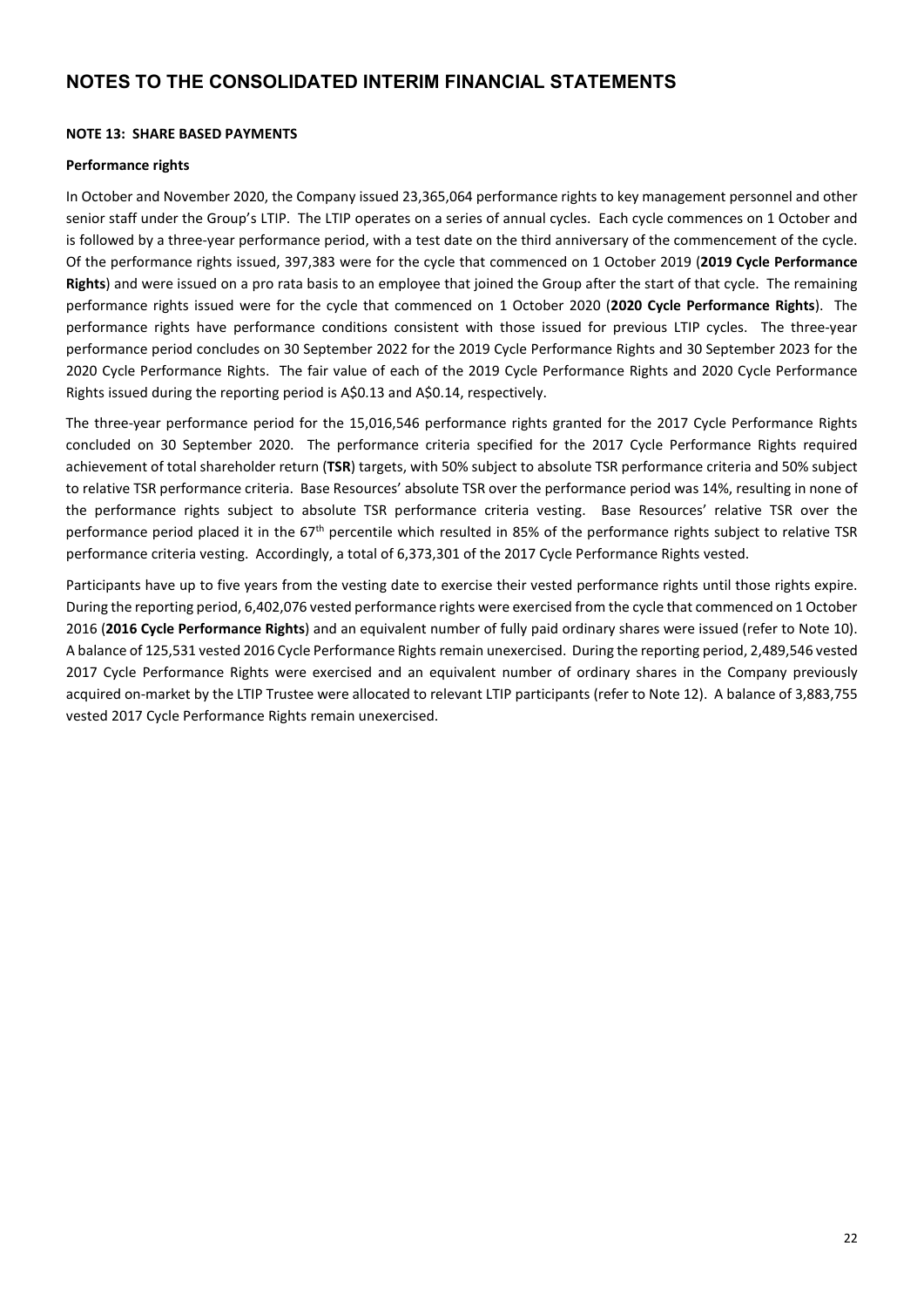| Segment                | <b>Principal activities</b>                                                                                                                                                                                              |
|------------------------|--------------------------------------------------------------------------------------------------------------------------------------------------------------------------------------------------------------------------|
| <b>Kwale Operation</b> | The Group's 100% owned Kwale Operation is located in Kenya and generates revenue from the sale of rutile, ilmenite<br>and zircon.                                                                                        |
| <b>Toliara Project</b> | The Group acquired the Toliara Project in Madagascar in 2018 and is progressing the project towards development.                                                                                                         |
| Other                  | Includes Group head office, all corporate expenditure not directly attributable to the Kwale Operation or Toliara Project<br>and exploration activities not directly related to Kwale Operations or the Toliara Project. |

| NOTE 14: SEGMENT REPORTING |
|----------------------------|
|----------------------------|

|                                 |                    | 6 months to December 2020 |                              |                 | 6 months to December 2019 |                           |                              |                 |
|---------------------------------|--------------------|---------------------------|------------------------------|-----------------|---------------------------|---------------------------|------------------------------|-----------------|
|                                 | Kwale<br>Operation | <b>Toliara</b><br>Project | Other                        | Total           | Kwale<br>Operation        | <b>Toliara</b><br>Project | Other                        | <b>Total</b>    |
| Reportable segment              | <b>US\$000s</b>    | <b>US\$000s</b>           | <b>US\$000s</b>              | <b>US\$000s</b> | <b>US\$000s</b>           | <b>US\$000s</b>           | <b>US\$000s</b>              | <b>US\$000s</b> |
| Sales revenue                   | 72,763             |                           |                              | 72,763          | 83,463                    |                           |                              | 83,463          |
| Cost of sales                   | (58, 214)          |                           | $\overline{\phantom{a}}$     | (58, 214)       | (60, 010)                 |                           |                              | (60, 010)       |
| <b>Profit from operations</b>   | 14,549             |                           |                              | 14,549          | 23,453                    |                           |                              | 23,453          |
| Corporate and external affairs  | (1,854)            | (139)                     | (3,859)                      | (5,852)         | (2,533)                   | (96)                      | (2,835)                      | (5,464)         |
| Community development costs     | (2,071)            |                           | $\qquad \qquad \blacksquare$ | (2,071)         | (1,798)                   |                           | $\qquad \qquad \blacksquare$ | (1,798)         |
| Selling and distribution costs  | (881)              |                           | $\overline{\phantom{a}}$     | (881)           | (1, 147)                  |                           | $\overline{\phantom{a}}$     | (1, 147)        |
| COVID-19 response costs         | (975)              |                           |                              | (975)           |                           |                           |                              |                 |
| Other income / (expenses)       | (28)               |                           | (310)                        | (338)           | 630                       | 1                         | (310)                        | 321             |
| Profit before financing and tax | 8,740              | (139)                     | (4, 169)                     | 4,432           | 18,605                    | (95)                      | (3, 145)                     | 15,365          |
| <b>Financing costs</b>          | (3,320)            | $\overline{a}$            | (105)                        | (3, 425)        | (2,047)                   |                           | (358)                        | (2,405)         |
| Profit before tax               | 5,420              | (139)                     | (4, 274)                     | 1,007           | 16,558                    | (95)                      | (3,503)                      | 12,960          |
| Income tax expense              | (2,845)            | $\overline{\phantom{a}}$  | (4,500)                      | (7, 345)        | (3,817)                   |                           |                              | (3, 817)        |
| <b>Reportable profit</b>        | 2,575              | (139)                     | (8, 774)                     | (6, 338)        | 12,741                    | (95)                      | (3,503)                      | 9,143           |

|                     | As at 31 December 2020                       |                                              |                          |                          | As at 30 June 2020                                  |                                              |                          |                                 |
|---------------------|----------------------------------------------|----------------------------------------------|--------------------------|--------------------------|-----------------------------------------------------|----------------------------------------------|--------------------------|---------------------------------|
| Reportable segment  | <b>Kwale</b><br>Operation<br><b>US\$000s</b> | Toliara<br><b>Project</b><br><b>US\$000s</b> | Other<br><b>US\$000s</b> | Total<br><b>US\$000s</b> | <b>Kwale</b><br><b>Operation</b><br><b>US\$000s</b> | Toliara<br><b>Project</b><br><b>US\$000s</b> | Other<br><b>US\$000s</b> | <b>Total</b><br><b>US\$000s</b> |
| Capital expenditure | 5,487                                        | 7,471                                        | $\overline{\phantom{0}}$ | 12,958                   | 10,639                                              | 22,791                                       | 160                      | 33,590                          |
| Total assets        | 257,310                                      | 151.148                                      | 46.438                   | 454.896                  | 364.662                                             | 141.448                                      | 28,258                   | 534,368                         |
| Total liabilities   | 102.420                                      | 17,938                                       | 2.252                    | 122,610                  | 151.855                                             | 17,901                                       | 1,878                    | 171,634                         |

#### **NOTE 15: EVENTS SUBSEQUENT TO REPORTING DATE**

Since the end of the reporting period, the Board determined to pay a half-year dividend of AUD 3 cents per share, unfranked, with a record date of 15 March 2021 and payment date of 31 March 2021. The financial impact of the dividend, estimated to be US\$27.5 million (based on the prevailing AUD:USD exchange rate), has not been recognised in the Consolidated Financial Statements for the reporting period.

There have been no other significant events since the reporting period.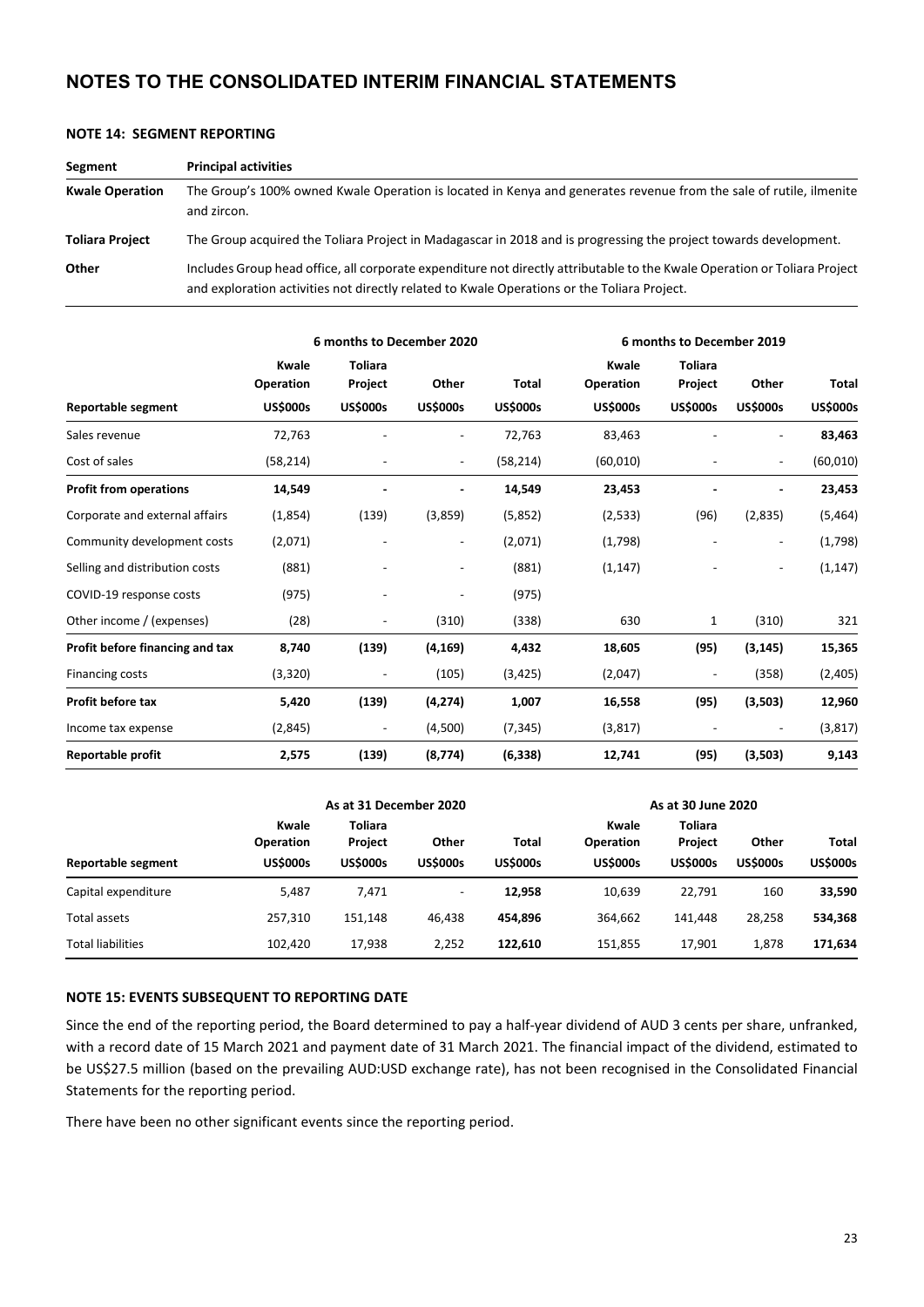# **DIRECTORS' DECLARATION**

The directors of the Company declare that:

- 1. the interim financial statements and notes, as set out on pages 12 to 23, are in accordance with the Corporations Act 2001 including:
	- a. giving a true and fair view of the Group's financial position as at 31 December 2020 and of its performance for the six month period ended on that date; and
	- b. complying with Australian Accounting Standard AASB 134 *Interim Financial Reporting* and the Corporations Regulations 2001; and
- 2. in the directors' opinion, there are reasonable grounds to believe that the Group will be able to pay its debts as and when they become due and payable.

This declaration is made in accordance with a resolution of the Board of Directors.

Mistpence

Keith Spence Director Dated this 20<sup>th</sup> day of February 2021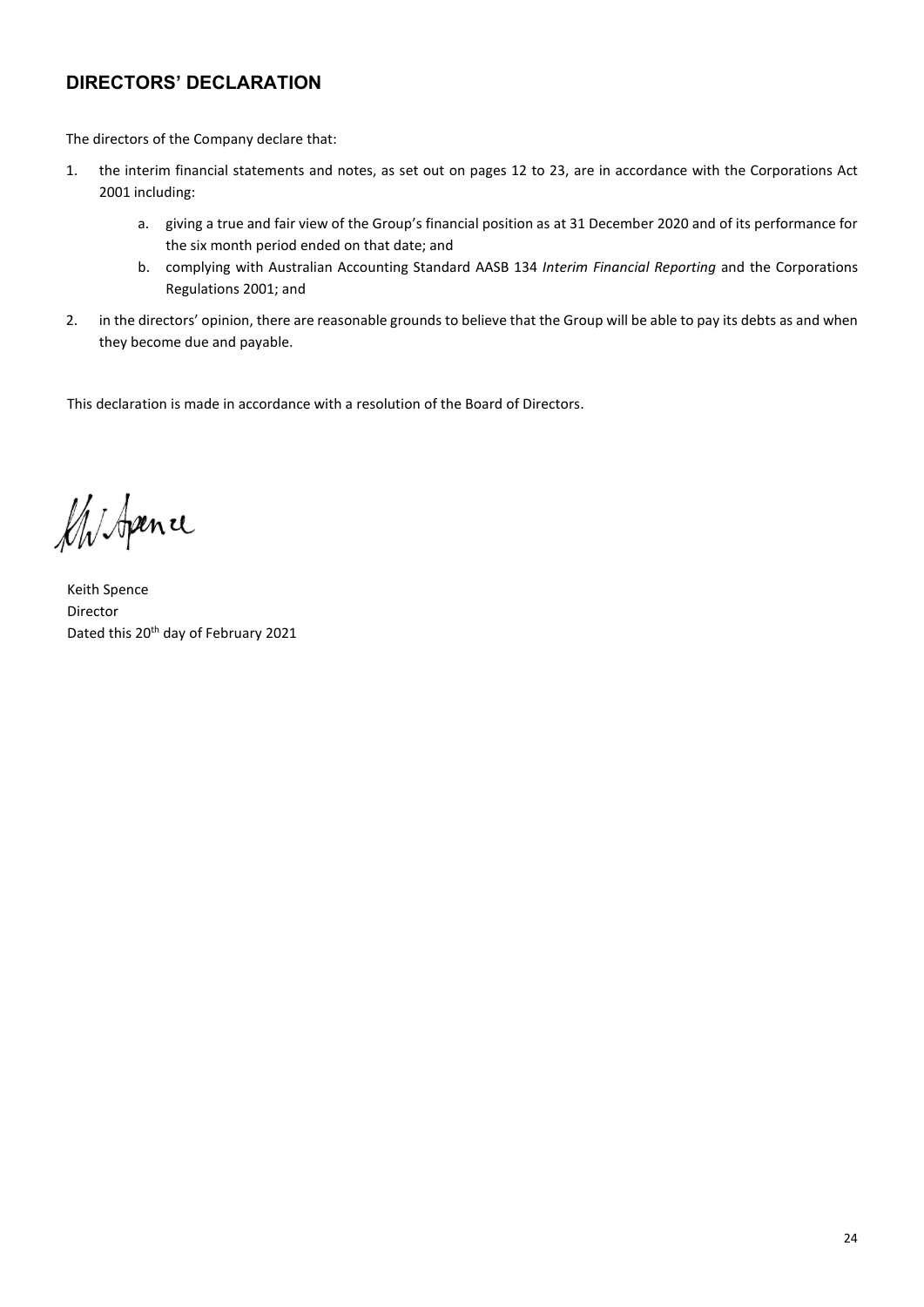

# Independent Auditor's Review Report

To the shareholders of Base Resources Limited

#### **Report on the Interim Financial Report**

#### **Conclusion**

We have reviewed the accompanying **Interim Financial Report** of Base Resources Limited.

Based on our review, which is not an audit, we have not become aware of any matter that makes us believe that the Interim Financial Report of Base Resources Limited does not comply with the Corporations Act 2001, including:

- Giving a true and fair view of the **Group's** financial position as at 31 December 2020 and of its performance for the Half year ended on that date; and
- Complying with Australian Accounting Standard AASB 134 Interim Financial Reporting and the Corporations Regulations 2001.

#### The **Interim Financial Report** comprises:

- Consolidated condensed statement of financial position as at 31 December 2020.
- Consolidated condensed statement of profit or loss and other comprehensive income, Consolidated condensed statement of changes in equity and Consolidated condensed statement of cash flows for the Half year ended on that date.
- Notes 1 to 15 comprising a summary of significant accounting policies and other explanatory information.
- The Directors' Declaration.

The **Group** comprises Base Resources Limited and the entities it controlled at the Half year's end or from time to time during the Half year.

#### **Basis for conclusion**

We conducted our review in accordance with ASRE 2410 Review of a Financial Report Performed by the Independent Auditor of the Entity. Our responsibilities are further described in the Auditor's Responsibilities for the Review of the Financial Report section of our report.

We are independent of the Group in accordance with the auditor independence requirements of the Corporations Act 2001 and the ethical requirements of the Accounting Professional and Ethical Standards Board's APES 110 Code of Ethics for Professional Accountants (including Independence Standards) (the Code) that are relevant to our audit of the annual financial report in Australia. We have also fulfilled our other ethical responsibilities in accordance with the Code.

#### **Responsibilities of the Directors for the Interim Financial Report**

The Directors of the Company are responsible for:

- The preparation of the Interim Financial Report that gives a true and fair view in accordance with Australian Accounting Standards and the Corporations Act 2001.
- Such internal control as the Directors determine is necessary to enable the preparation of the Interim Financial Report that gives a true and fair view and is free from material misstatement, whether due to fraud or error.

KPMG, an Australian partnership and a member firm of the KPMG global organisation of independent member firms affiliated with KPMG International Limited, a private English company limited by guarantee. All rights reserved. The KPMG name and logo are trademarks used under license by the independent member firms of the KPMG global organisation. Liability limited by a scheme approved under Professional Standards Legislation.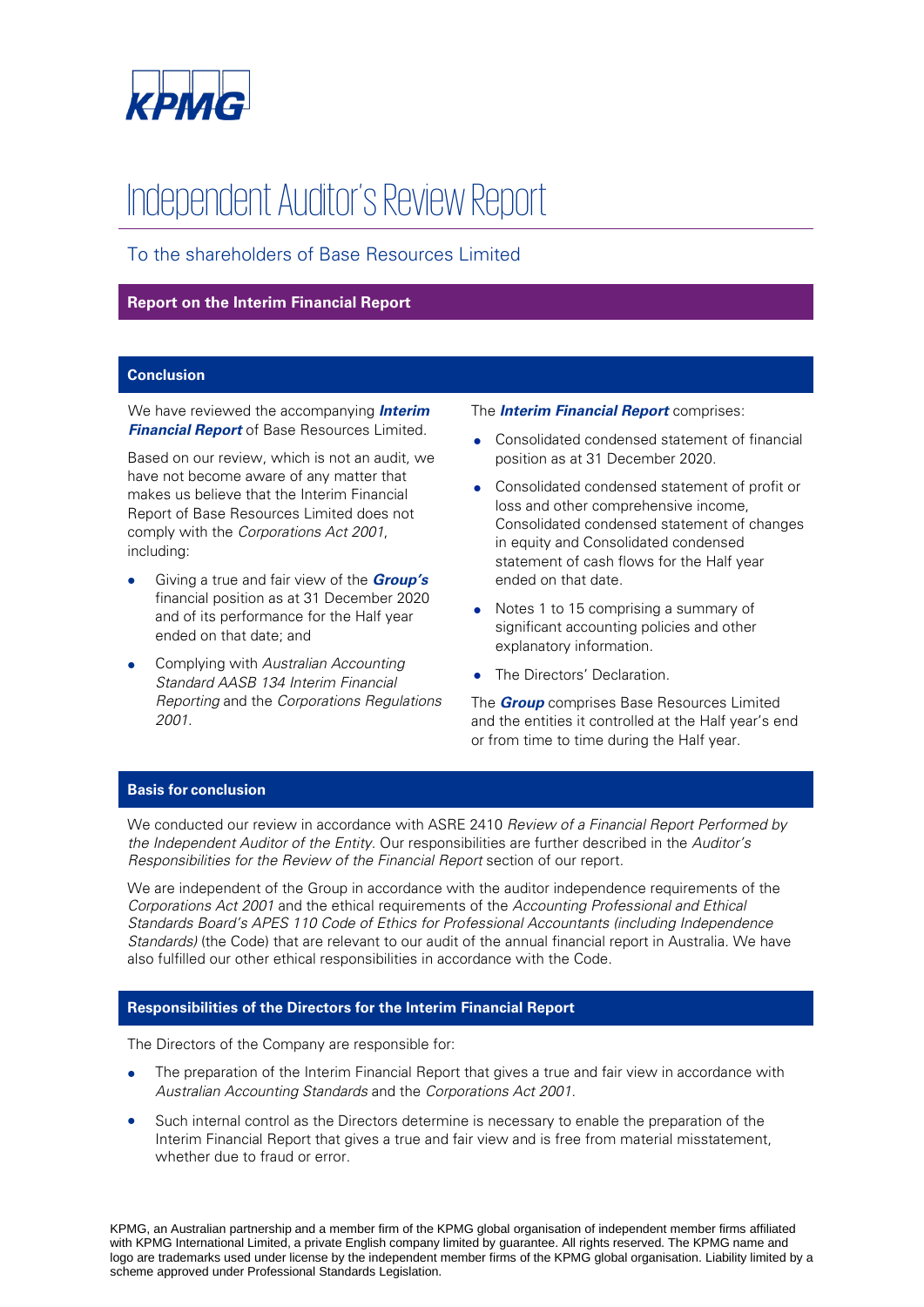

#### **Auditor's responsibilities for the review of the Interim Financial Report**

Our responsibility is to express a conclusion on the Interim Financial Report based on our review. ASRE 2410 requires us to conclude whether we have become aware of any matter that makes us believe that the Interim Financial Report does not comply with the Corporations Act 2001 including giving a true and fair view of the Group's financial position as at 31 December 2020 and its performance for Half year ended on that date, and complying with Australian Accounting Standard AASB 134 Interim Financial Reporting and the Corporations Regulations 2001.

A review of an Interim Financial Report consists of making enquiries, primarily of persons responsible for financial and accounting matters, and applying analytical and other review procedures. A review is substantially less in scope than an audit conducted in accordance with Australian Auditing Standards and consequently does not enable us to obtain assurance that we would become aware of all significant matters that might be identified in an audit. Accordingly, we do not express an audit opinion.

KPM6

 $64 + 177$ 

KPMG Graham Hogg Partner Perth 20 February 2021